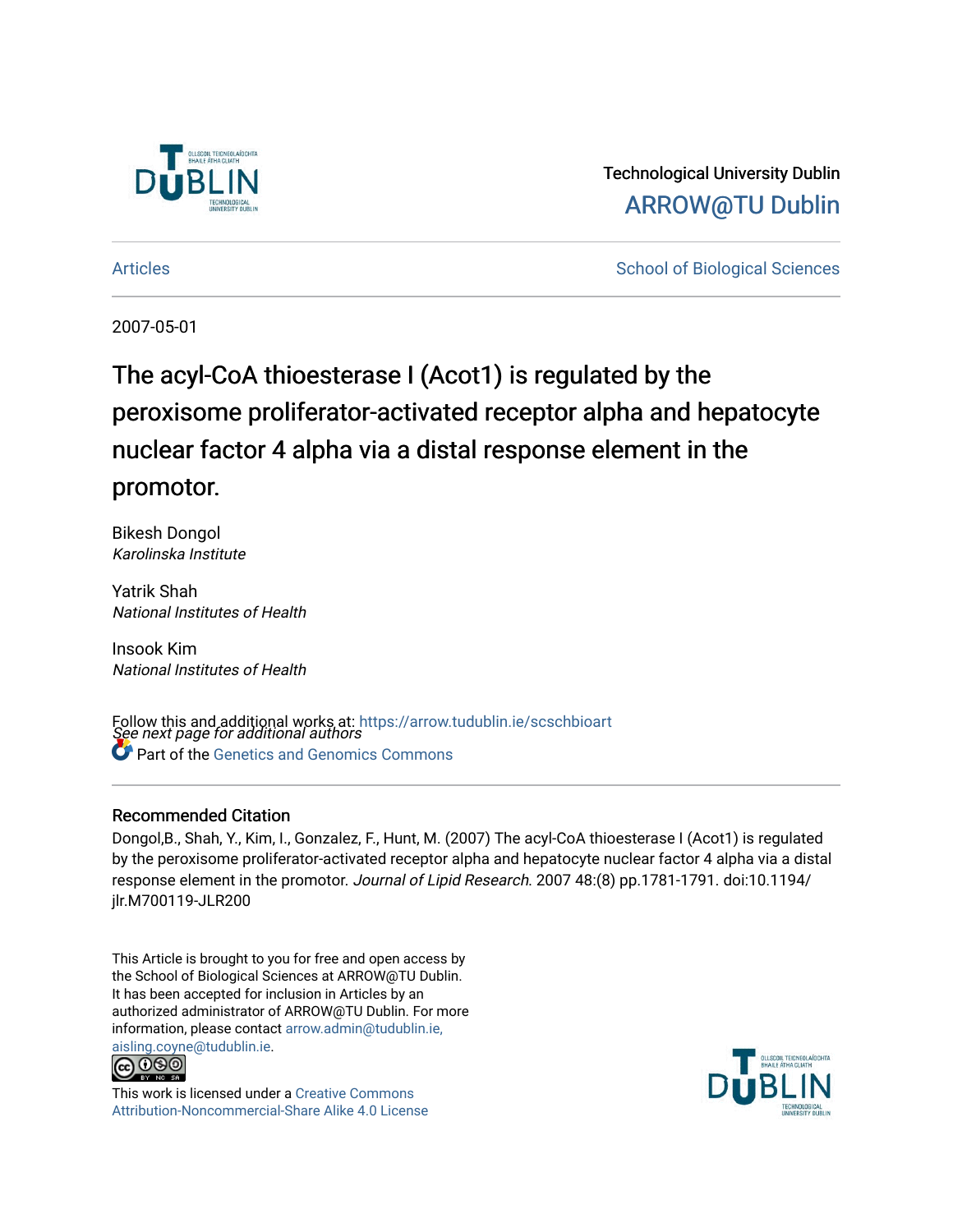# Authors

Bikesh Dongol, Yatrik Shah, Insook Kim, Frank J. Gonzalez, and Mary Hunt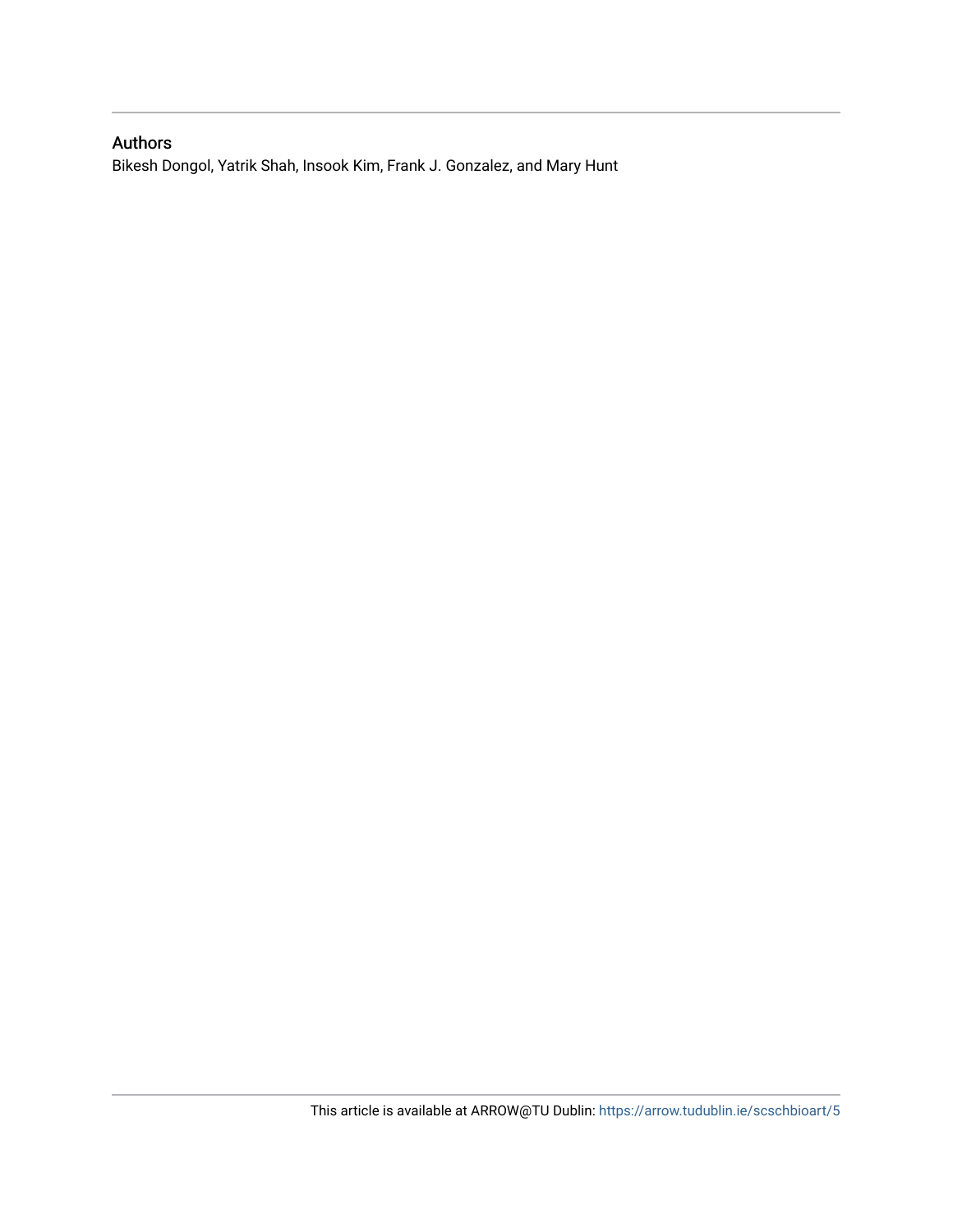**The acyl-CoA thioesterase I (Acot1) is regulated by the peroxisome proliferator-activated receptor alpha and hepatocyte nuclear factor 4 alpha via a distal response element in the promotor.**

\* Bikesh Dongol, #Yatrik Shah, #Insook Kim, #Frank J. Gonzalez and \*Mary C. Hunt.

\*Karolinska Institutet, Department of Laboratory Medicine, Division of Clinical Chemistry C1-74, Karolinska University Hospital at Huddinge, S-141 86 Stockholm, Sweden and #Laboratory of Metabolism, Division of Basic Sciences, National Cancer Institute, National Institutes of Health, Bethesda, Maryland 20892, U.S.A.

**Short title:** Acot1 regulation by PPAR $\alpha$  and HNF4 $\alpha$ 

#### **Address for correspondence:**

Dr. Mary C. Hunt Department of Laboratory Medicine Division of Clinical Chemistry C1-74 Karolinska University Hospital at Huddinge Phone: +46-8-58581293 SE-141 86 Stockholm Fax: +46-8-58581260 Sweden Email: mary.hunt@ki.se

**Abbreviations:** Acot1, acyl-CoA thioesterase I: PPARa, peroxisome proliferatoractivated receptor alpha: PPRE, peroxisome proliferator-response element: DR1, direct repeat 1: HNF4 $\alpha$ , hepatic nuclear factor 4 alpha.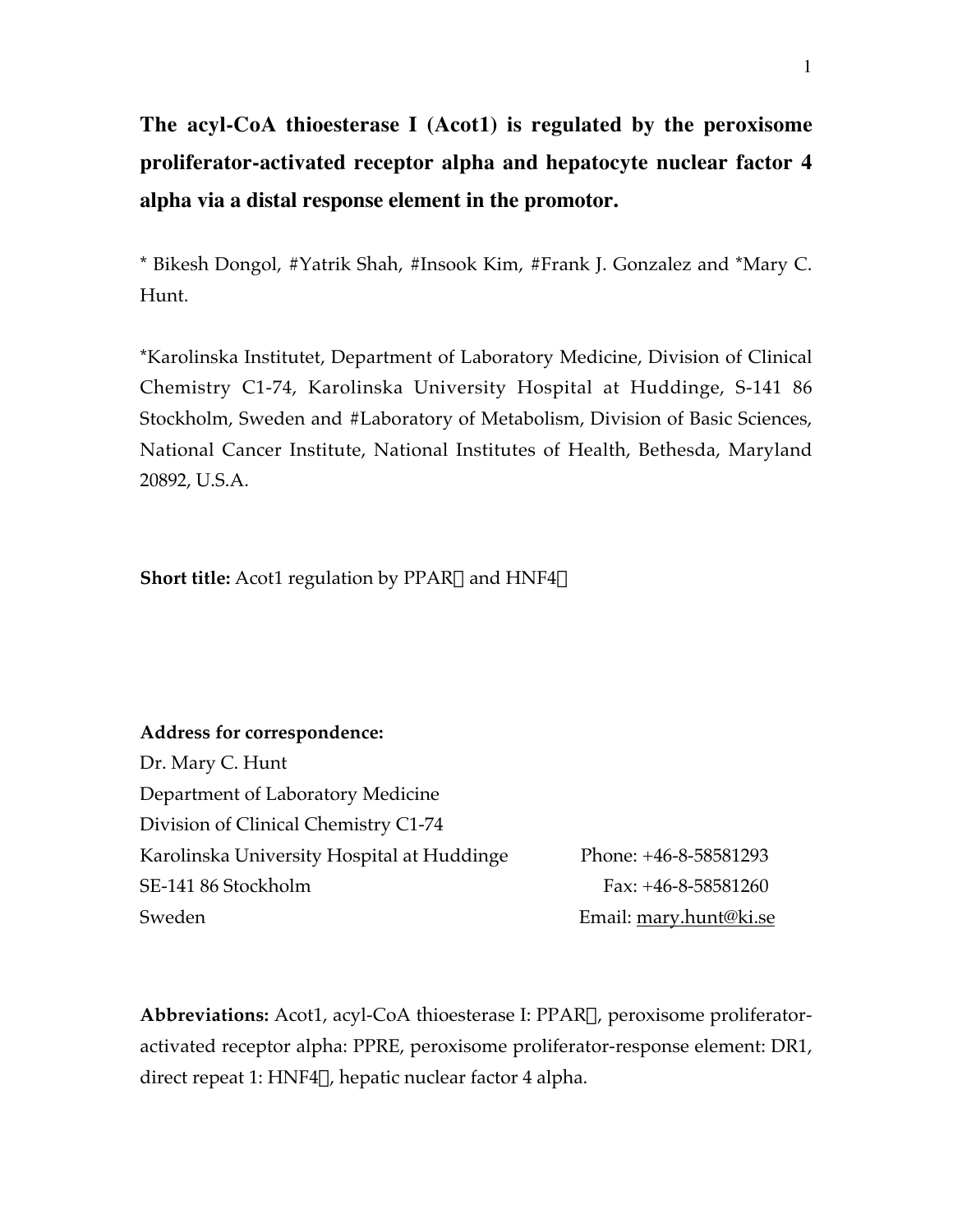#### **Abstract**

The cytosolic acyl-CoA thioesterase I (Acot1) is an enzyme that hydrolyzes longchain acyl-CoAs of  $C_{12}-C_{20}-C_0$  in chain-length, to the free fatty acid and coenzyme A. Acot1 was previously shown to be strongly upregulated at mRNA and protein level in rodents by fibrates. In this study, we show that Acot1 mRNA levels were increased 90-fold in liver by treatment with Wy-14,643 and that Acot1 mRNA is also increased 15-fold in the liver of hepatocyte nuclear factor 4 alpha (HNF4 $\alpha$ ) knockout animals. Our study identified a direct repeat 1 (DR1) located in the Acot1 gene promotor in mouse, which binds the peroxisome proliferator-activated receptor alpha (PPAR $\alpha$ ) and the HNF4 $\alpha$ . Chromatin immunoprecipitation assay (ChIP) showed that the identified DR1 bound  $PPAR\alpha$ /retinoid X receptor alpha (RXR $\alpha$ ) and HNF4 $\alpha$ , whereas the binding in ChIP was abrogated in the PPAR $\alpha$  and HNF4 $\alpha$  knockout mouse models. Reporter gene assays showed activation of the Acot1 promotor in cells by the PPAR $\alpha$  agonist Wy-14,643, following co-transfection with PPAR $\alpha$ /RXR $\alpha$ . However, transfection with a plasmid containing  $HNF4\alpha$  also resulted in an increase in promotor activity. Taken together, these data show that Acot1 is under regulation by an interplay between of  $HNF4\alpha$  and  $PPAR\alpha$ .

**Key words:** peroxisome proliferator response element, direct repeat 1, acyl-CoA, lipid metabolism.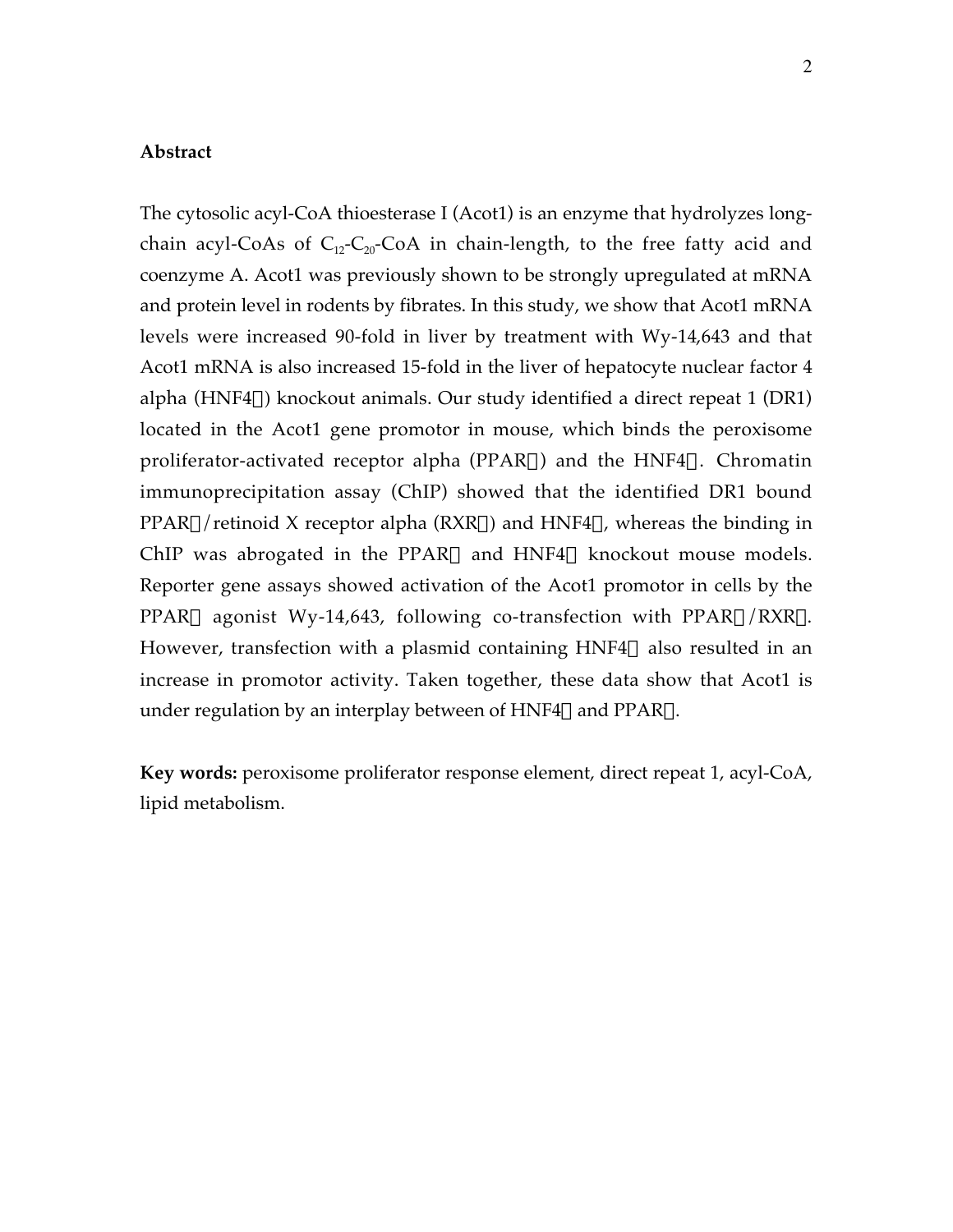# **Introduction**

Nuclear receptors are ligand-activated transcription factors that regulate the expression of a myriad of genes by binding to specific DNA elements. One example is the peroxisome proliferator-activated receptor alpha (PPAR $\alpha$ ), a nuclear receptor identified in 1990 by Issemann and Green, which at that time was shown to be activated by peroxisome proliferators (1). The PPAR $\alpha$  is involved in the transcriptional control of numerous genes involved in  $\beta$ oxidation of fatty acids in mitochondria and peroxisomes, bile acid metabolism and inflammation control (for review see (2)), lipoprotein metabolism (3), glycerol metabolism (4) and amino acid metabolism (5). Targeted disruption of the PPAR $\alpha$  in mouse by Lee et al in 1995 substantiated the role of this nuclear receptor in regulation of lipid homeostasis  $(6)$ . The binding of the PPAR $\alpha$  as a heterodimer with the retinoid X receptor (RXR) to a direct repeat 1 (DR1) element (AGGTCAnAGGTCA or variants thereof) in the promotor/intron of target genes has now been widely established (2). Studies on endogenous ligands for the  $PPAR\alpha$  showed that this nuclear receptor is activated by a variety of free fatty acids such as linoleic acid, linolenic acid and arachidonic acid, but also weakly activated by saturated long chain fatty acids (7-9). More recently, acyl-CoAs, the activated form of fatty acids, were also shown to activate the PPAR $\alpha$  (10). Thus the intracellular levels of acyl-CoAs and free fatty acids are important in regulation of this nuclear receptor. This DR1 element that binds the  $PPAR\alpha/RXR$ heterodimer can also bind another nuclear receptor, the hepatic nuclear factor 4 alpha (HNF4 $\alpha$ ) as a homodimer (11). The HNF4 $\alpha$  (NR2A1) is expressed in liver, kidney, intestine and pancreas (12) and is central to maintenance of hepatocyte differentiation and regulation of genes involved in lipid metabolism (13). The ligands for HNF4 $\alpha$  are shown to be various acyl-CoA esters, which act as agonists/antagonists, depending on the chain-length and degree of saturation (14).

Interestingly, there is a family of enzymes that hydrolyze acyl-CoAs to the free fatty acid and coenzyme A, and acyl-CoAs/free fatty acids act as either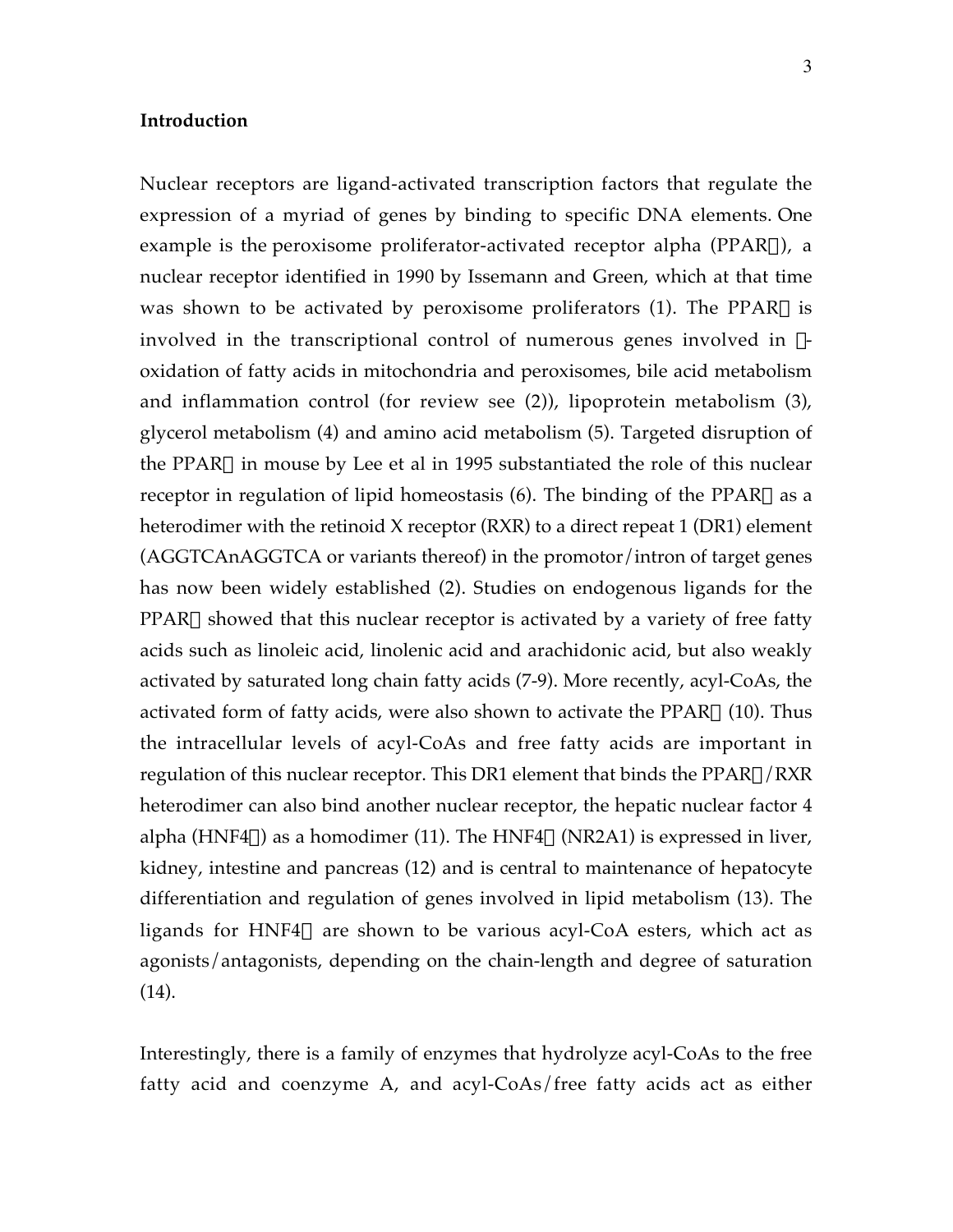agonists/antagonists for the PPAR $\alpha$  and the HNF4 $\alpha$ . These enzymes are called acyl-CoA thioesterases (Acots) (for review see (15)), and a new nomenclature was recently introduced (16). One member of this gene family, the cytosolic acyl-CoA thioesterase I (Acot1, but previously known as CTE-I) was identified as a peroxisome proliferator-induced enzyme in rodent liver (17-20).

The Acot1 cDNA was initially cloned from rat (21) and was shown to be induced in liver by the peroxisome proliferator di(2-ethylhexyl) phthalate (DEHP) (22). At the same time, the cDNA (17) and gene (19) was cloned from mouse and was also shown to be induced by the peroxisome proliferator clofibrate in liver at both mRNA and protein level (18,19). The Acot1 is mainly expressed in liver, kidney, heart and lung and is upregulated by fasting in kidney (18). Acot1 is also strongly upregulated by fasting in liver and heart, in a partly PPAR $\alpha$ independent manner (18), and upregulated under diabetic conditions in rat liver (23). Although it has been shown that Acot1 is upregulated by fibrates and fasting via the PPARa, an actual peroxisome proliferator-response element has not been identified. In this study, we identify the response element involved in activation of Acot1 by  $PPAR\alpha/RXR\alpha$ . The response element located between –9600 bp and –9612 bp upstream of the translation start site ATG in Acot1 bound to the PPAR $\alpha$ /RXR $\alpha$  in-vivo and in-vitro, and was activated in a cell system in the presence of Wy14,643, a PPAR $\alpha$  ligand. Interestingly, the same DR1 element also bound HNF4 $\alpha$  resulting in a slight increase of promotor activity. In vivo, the Acot1 mRNA was induced 15-fold in HNF4 $\alpha$  knockout mouse, suggesting that Acot1 may be regulated by HNF4 $\alpha$ . Our data show that Acot1 is regulated by a delicate interplay between  $PPAR\alpha/RXR\alpha$  and  $HNF4\alpha$ .

### **Materials and Methods**

### **Identification of a DR1 in the promotor of the Acot1 gene**

The gene structure of the mouse *Acot1* had previously been identified from a P1 clone purchased from Genome Systems Inc (19). Approximately 6 kb of the genomic sequence of *Acot1* upstream of the ATG start site was sequenced from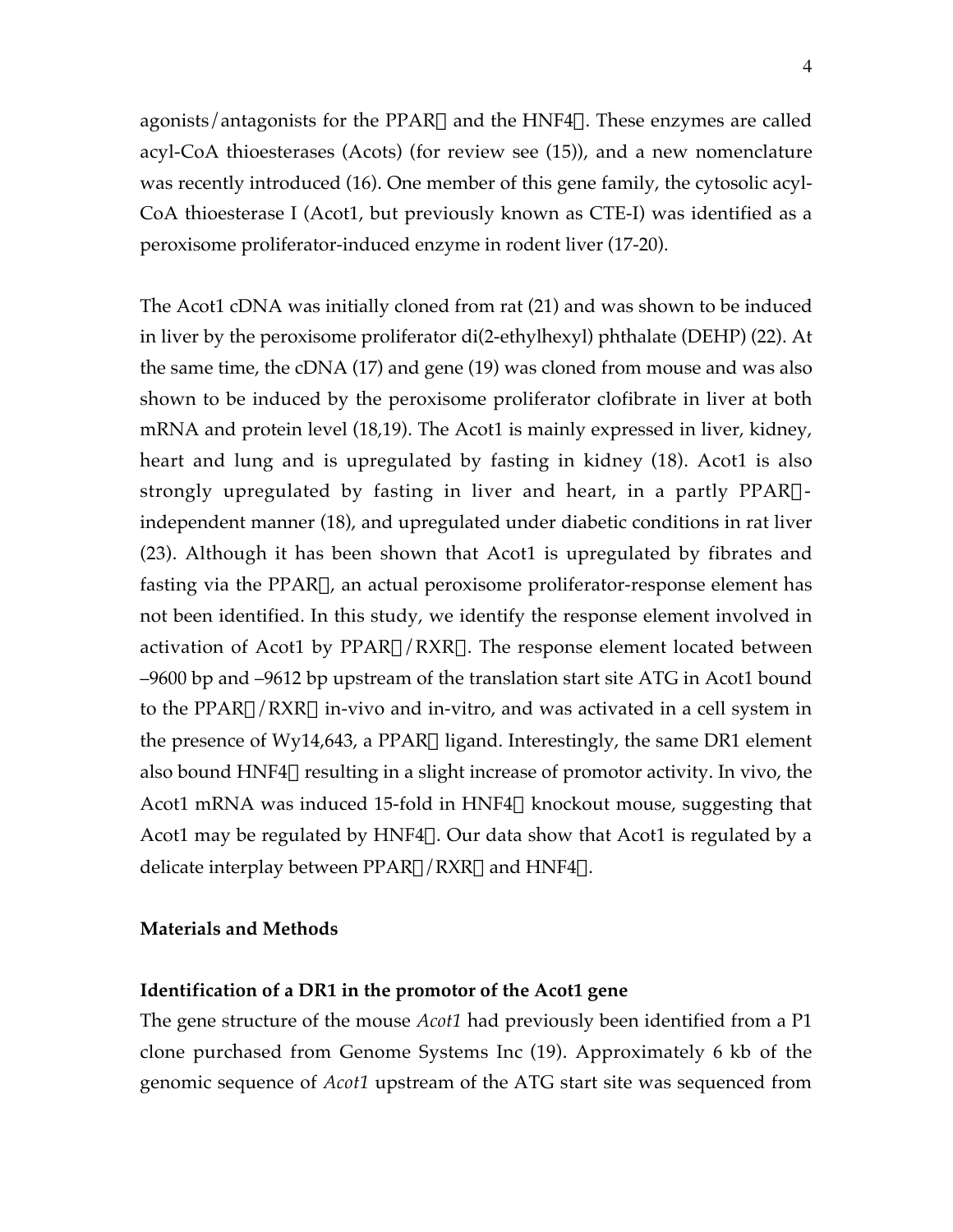this phage clone. This 6 kb sequence was used to blast against the mouse genomic sequence (www.ncbi.nlm.nih.gov) to obtain the full sequence of the *Acot1* promotor region. Computer assisted and visual analysis was used to identify putative response elements.

# **Animals and treatment**

Liver was excised from male HNF4 $\alpha$  floxed (F/F) and HNF4 $\alpha$  knockout mice (HNF4 $\alpha$   $\Delta$ L) aged between 45-56 days as described (13). Ten to twelve-week old wild-type or PPAR $\alpha$ -null male mice on a pure Sv/129 genetic background were treated for 1 week with  $0.1\%$  (w/w) Wy-14,643 (Calbiochem-Novabiochem International) as described previously  $(24)$ . Animals were sacrificed by  $CO<sub>2</sub>$ asphyxiation followed by cervical dislocation and liver was excised and stored at –70ºC for preparation of total RNA. All studies were carried out with ethical permission from the Animal Ethics Board, Stockholm, Sweden.

### **Reporter gene assay constructs**

Two constructs in the 5'-flanking region of mouse *Acot1*, containing the putative DR1, were constructed by PCR from a genomic P1 clone containing the *Acot1* gene (19), using the following primers **CTCGAG** CAGACTTGAAGGCAGATGGTTT-3' and 5'- **CTCGAG** TTTTTCTTCCTTGTGTTGTAATCC-3' (1,861 bp) and 5'- **CTCGAG** CACCGGAGTCACCTGATAGAGTC-3' and, 5'- **CTCGAG**GCCAGGGTGCACAGACTTT-3' (157 bp) with the XhoI sites indicated in bold. The first construct was 1,861 bp in length and corresponded to bp -8659 to -10,520 upstream of the ATG start site in the *Acot1* gene. A shorter construct of 157 bp in length was also generated and corresponded to –9506 to –9663 upstream of the ATG start site. The PCR was performed as follows: 94°C for 30 sec, 61 $\degree$ C for 30 sec, 72 $\degree$ C for 3 min (or 1 min for 157 bp) and 72 $\degree$ C for 10 min. The PCR products were cloned into the luciferase reporter vector pGL3 Promotor (constructs named pGL3-Acot1-1861 and pGL3-Acot1-157). Sequences were verified using the ABI Prism Dye Terminator Ready-Reaction Kit (Perkin Elmer). Mutations were introduced into the DR1 element using Quikchange™ site directed mutagenesis kit (Stratagene, La Jolla) according to the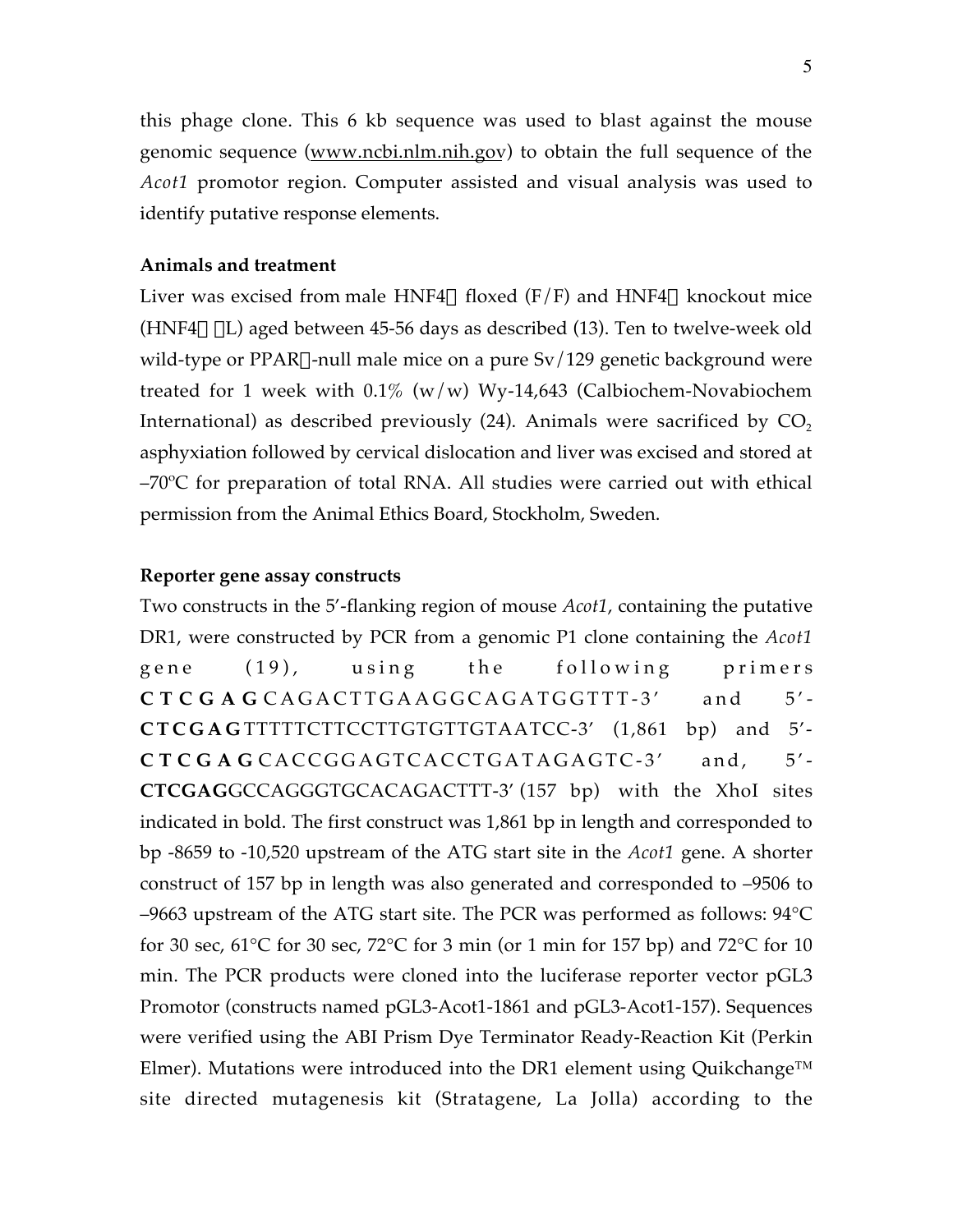Manufacturer's instructions, using 16 cycles. The primers used were GGGCTGAGTTGGAACTGGG*TTT*AA*AAA*CATGGCAAGCTCTC (and the reverse complement primer) with the mutated bases underlined in italics (constructs named pGL3-Acot1 $\triangle 1861$  and pGL3-Acot $\triangle 157$ ). The PPAR $\alpha$  and RXR $\alpha$  plasmids were as described previously (24) and the HNF4 $\alpha$  in pCMV (25) was a kind gift from Dr John Chiang.

# **Chromatin Immunoprecipitation Assay (ChIP)**

Freshly isolated livers were ground to a fine powder under liquid nitrogen and crosslinked in 1% formaldehyde in 1 X phosphate buffered saline (PBS) at 37ºC for 20 min. Crosslinking was terminated with 0.125 M glycine and the cell pellet was washed twice with 1 X PBS. Nuclei were isolated and lysed in an SDS lysis buffer (50 mM Tris-HCl pH 8.1, 10 mM EDTA, 1% SDS, and protease inhibitors). Chromatin were sheared by sonication and the nuclei lysate was cleared by centrifugation at 50,000 x g for 30 min. The soluble chromatin was diluted 10-fold (0.01% SDS, 1.1% Triton X 100, 1.2 mM EDTA, 16.7 mM Tris-HCl pH 8.1, and 167 mM NaCl) and immunoprecipitated with primary antibody for  $PPAR\alpha$  (Geneka) or HNF4 $\alpha$  (K2915 ABcam). The antibody/protein/DNA complex was isolated using magnetic beads conjugated with protein A (New England Biolabs). Following several washes the protein/DNA complex was eluted (50 mM NaHCO<sub>3</sub>, 1\% SDS) from the magnetic beads and crosslinking was reversed by incubation at 65ºC overnight. The samples were incubated with proteinase K for 1 hour at 45ºC, and following protein digestion the DNA was purified using phenol/chloroform/isoamyl alcohol extraction, and  $2-5 \mu L$  of sample was used for PCR. The PCR was performed for 31 cycles as follows: 94ºC for 3 mins, followed by 94 $\degree$ C for 30 sec, 56 $\degree$ C for 30 sec and 72 $\degree$ C for 1 min, followed by 72 $\degree$ C for 7 min. Primers used were Acot1 DR1 forward 5'- CACCGGAGTCACCTGATAGAGTC-3' and reverse 5'- GCCAGGGTGCACAGACTTT-3' amplifying an area of 157 bp (~9.6kb upstream of the ATG start site) containing the DR1. The ChIP negative primers amplified an area of 141 bp located ~1.8kb upstream of the ATG start methionine, which does not contain any DR1. PCR products were resolved on a 2% agarose gel.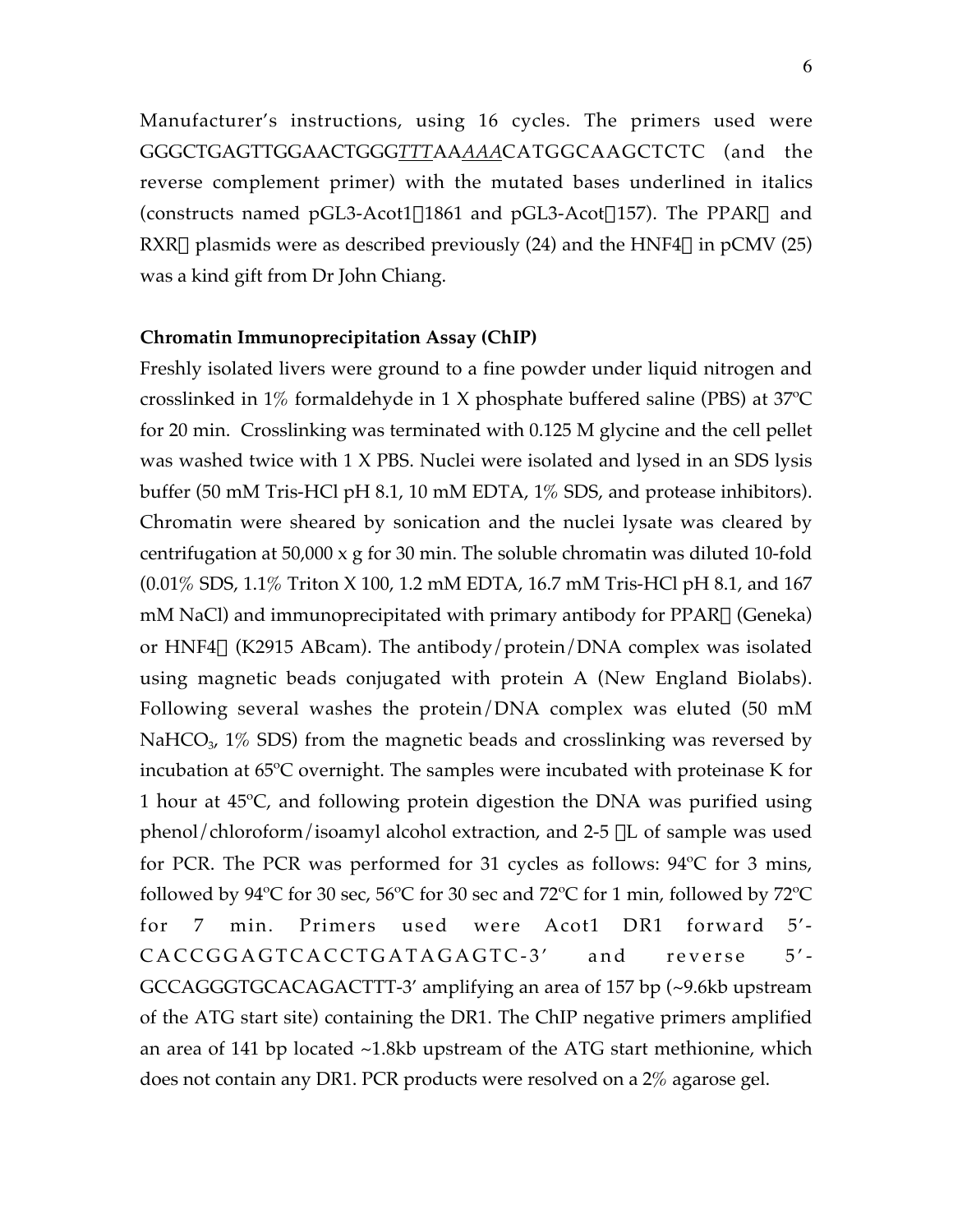# **Cell culture and transfections**

HepG2 cells were routinely cultured in EMEM (Sigma Corp), L-glutamine, 10% fetal bovine serum, penicillin/streptomycin (100U/ml of each) in an atmosphere of  $5\%$  CO<sub>2</sub>. HeLa cells were cultured in EMEM (Sigma Corp) with  $10\%$  fetal bovine serum, 1mM sodium pyruvate, 1% non-essential amino acids and penicillin/streptomycin (100U/ml of each) in an atmosphere of  $5\%$  CO<sub>2</sub>. The cells were cultured in 24 well plates and grown to approx. 70% confluence before transfection. The transfections were carried out using Tfx-20 reagent (Promega Corp.), in a ratio of 1:2 (v/v) plasmid to reagent. Cells were transfected with 0.25 μg *Acot1* promotor plasmids pGL3-Acot1-1861 and pGL3-Acot1Δ1861 or pGL3-Acot1-157 and pGL3-Acot1 $\triangle 157$ , 0.25 µg of the PPAR $\alpha$ , RXR $\alpha$  or HNF4 $\alpha$ expression vectors and  $0.3 \mu g$  of the pSV- $\beta$ -galactosidase control vector. DNA concentrations were kept constant using  $pcDNA3.1(+)$  (empty vector) where appropriate. Twenty four hours post-transfection, the cells were treated with 50  $\mu$ M Wy-14,643 or dimethyl sulfoxide (DMSO) as vehicle where appropriate, as indicated in the figure legends. Cell lysates were assayed for luciferase activity using Luciferase Reporter Gene Assay (Promega Corp.) and for  $\beta$ -galactosidase activity using b-Galactosidase Enzyme Assay System (Promega Corp.). Experiments were carried out in triplicate wells and two to four individual experiments were carried out. Luciferase activity was normalized to  $\beta$ galactosidase activity.

# **Electromobility shift assay**

Oligonucleotides (Cybergene AB, Huddinge, Sweden) corresponding to the DR1 for the mouse *Acot1* were as follows: 5' gctgagttggaactGGGGCAAAGTTCAtggcaagctct-3', (plus the reverse complement primer) with the core sequence of the DR1 site indicated in capitals. Mutated DR1 oligos were also used with the mutations underlined in italics: 5' gctgagttggaactGGG*TTT*AA*AAA*CAtggcaagctct-3'. 10 pmol of each primer was annealed to give double stranded probes and labeled with  $\gamma$ -32P ATP (Amersham Biosciences) using T7 polynucleotide kinase (Promega Corp). *In vitro*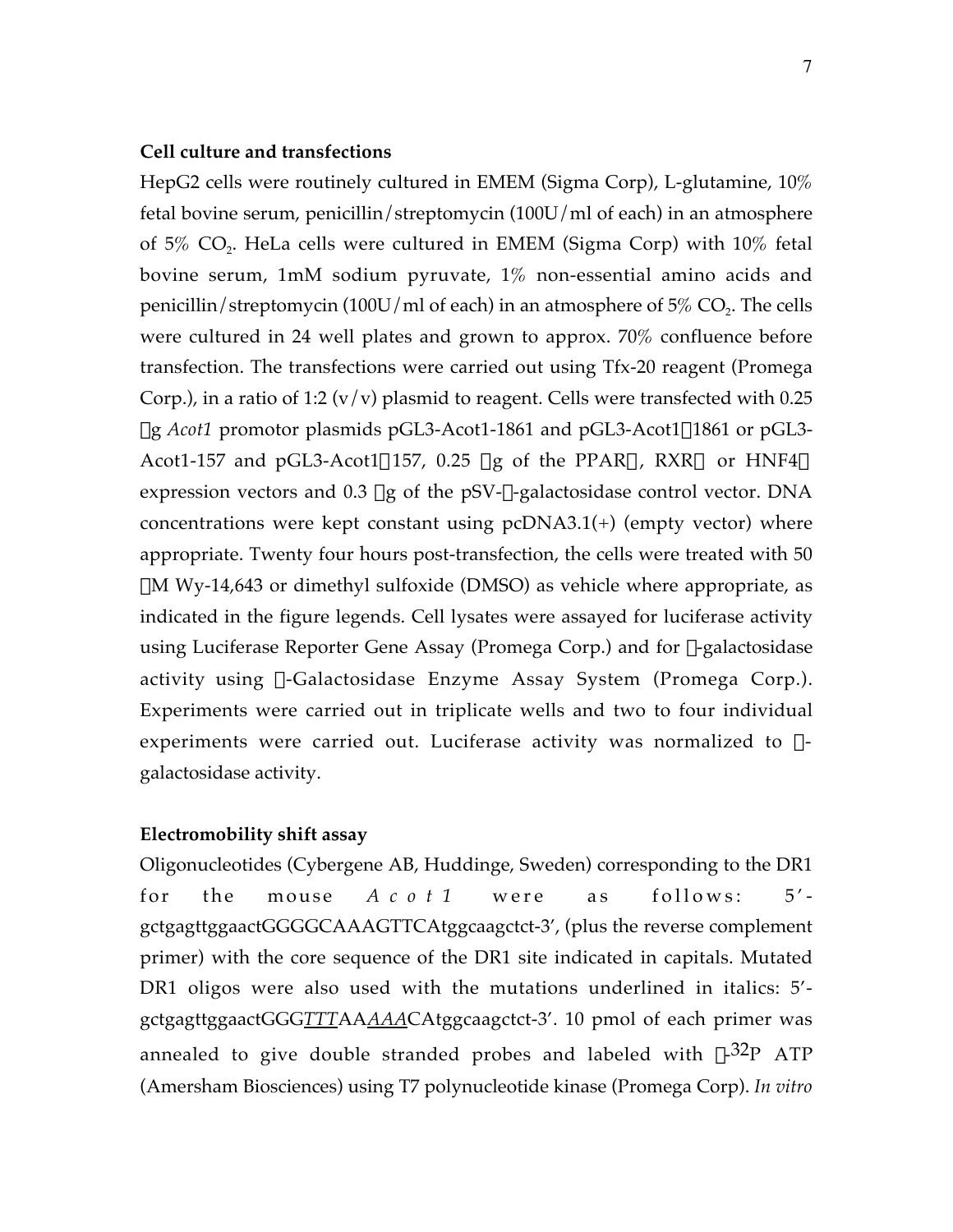translated PPAR $\alpha$ , RXR $\alpha$  and HNF4 $\alpha$  were synthesized using the TNT coupled reticulocyte lysate system (Promega Corp., Madison, WI). Gel mobility shift assay incubation mixes (25  $\mu$ l) contained 10 mM Tris (pH 7.8), 20 mM KCl, 2  $\mu$ g bovine serum albumin (BSA), 10% glycerol, 500 ng of poly(dI-dC).poly(dI-dC) (Pharmacia Biotech) and 1 µl of in-vitro translated PPAR $\alpha$ , RXR $\alpha$  or HNF4 $\alpha$ . Competition experiments were performed with 50-fold molar excess of unlabeled specific probes and supershift was carried out using an  $RXR\alpha$  antibody (a kind gift from Dr. Pierre Chambon) or a HNF4 $\alpha$  antibody (Ab. HNF4 $\alpha$  (C19)X, Santa Cruz Biotechnology, Inc.) as indicated in figure legends. 50,000 cpm of labeled probe was added to each reaction and incubated on ice for 45 minutes. The complexes were resolved on a 5% polyacrylamide gel in 1X Tris Borate EDTA (TBE) and the gel was dried and exposed to X-ray film.

# **Real-time PCR**

Total RNA was prepared from the livers of four male  $HNF4\alpha$  floxed (F/F) and four HNF4 $\alpha$  knockout mice (HNF4 $\alpha$   $\Delta$ L) aged between 45-56 days as described (13), using Trizol Reagent (Invitrogen Corp.). Ten to twelve-week old wild-type or PPAR $\alpha$ -null male mice on a pure Sv/129 genetic background were treated for 1 week with  $0.1\%$  (w/w) Wy-14,643 (Calbiochem-Novabiochem International) as described previously (24). Total RNA was isolated from liver samples using QuickPrep® Total RNA extraction Kit (Amersham Biosciences) and DNase treated using RNeasy Protect (Qiagen). Mouse Acot1 specific PCR primers and probe (forward primer: 5'CTGGCGCATGCAGGATC-3', reverse primer: 5'- GGCACTTTTCTTGGATAGCTCC-3', 5'-FAM-labeled TaqMan TAMRA probe: 5'TGGGTTCAATCCAGCTGCGAGAAATAAAG-3' were designed in the 3' untranslated region of the *Acot1* gene using the Primer Express Software (Applied Biosystems). 1  $\mu$ g of total RNA from each liver sample was reverse transcribed into cDNA using iScript (Biorad Inc.). The PCR amplifications were performed in triplicate using TaqMan Universal PCR Master Mix (Applied Biosystems). The relative amount of *Acot1* mRNA was quantified in liver tissue using single-plex real time PCR analysis in an ABI PRISM® 7000 Sequence Detection System, using eukaryotic 18S rRNA as an endogenous control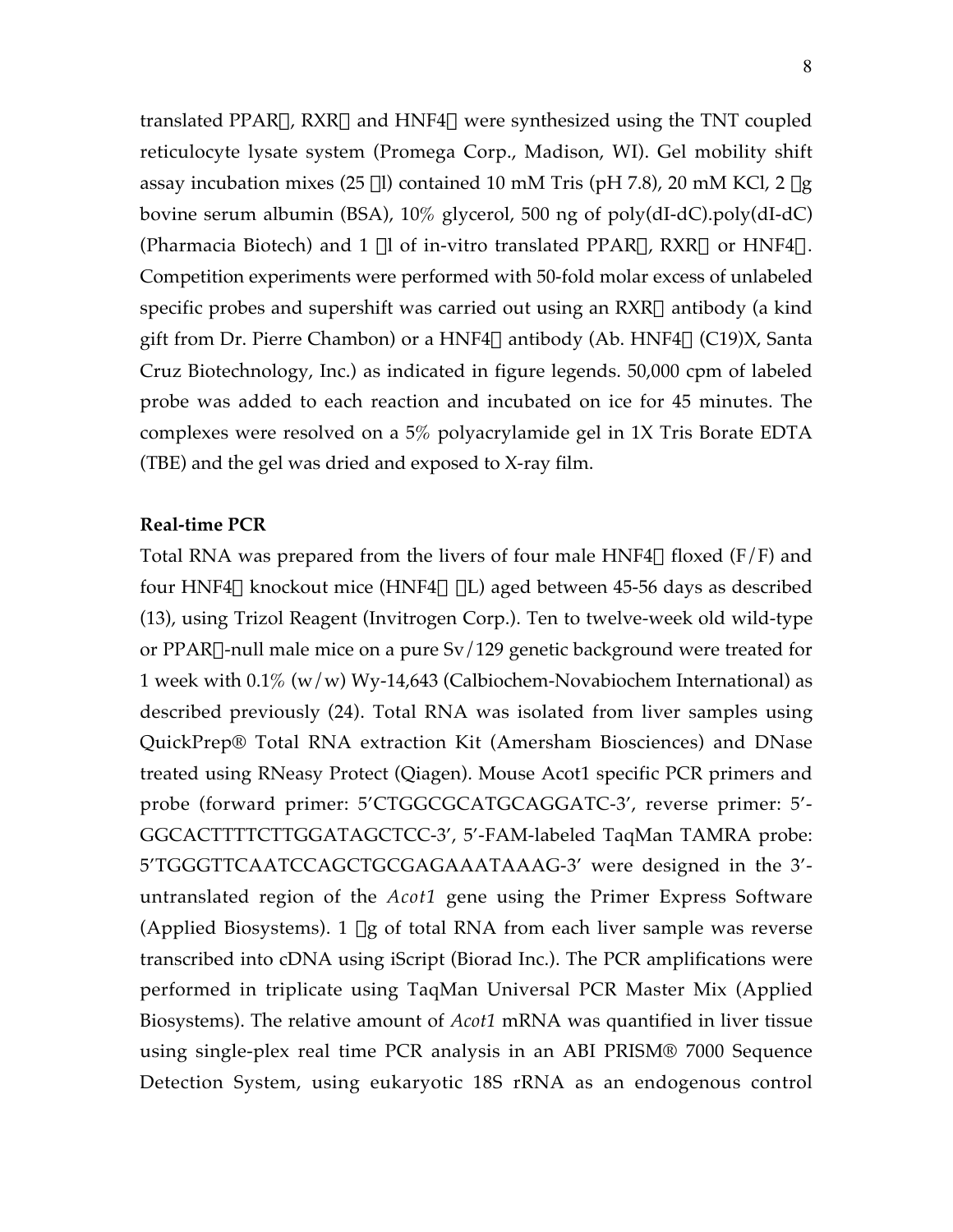(Applied Biosystems). The average Ct value per treatment was used to calculate relative expression levels of mouse *Acot1* mRNA with the ΔΔCT method.

# **Results**

# **The** *Acot1* **is regulated by fibrate treatment via PPAR**a **in-vivo**.

It has previously been shown that Acot1 is upregulated at mRNA and protein level in rodents by treatment with clofibrate (17-19) and DEHP (21). However, this upregulation at mRNA level was shown only by Northern blot analysis and to quantitatively examine the level of induction of Acot1 mRNA in mouse liver by Wy-14,643, real-time PCR was carried out, using specific primers towards Acot1. The Acot1 was upregulated 90-fold in mouse liver following Wy-14,643 treatment, whereas this upregulation was not evident in the PPAR $\alpha$ -null animals, showing that the regulation of Acot1 by fibrates is  $PPAR\alpha$ -dependent (Fig. 1). To confirm that treatment of the animals with Wy-14,643 was successful, the upregulation of acyl-CoA oxidase, a well-known PPAR $\alpha$  target gene has previously been shown for the same RNA samples (24). Notably, the Acot1 basal  $mRNA$  level was doubled in the PPAR $\alpha$ -null animals.

### **Identification of a DR1 in the** *Acot1* **gene promotor**

Acot1 is very highly induced in mouse liver by fibrate treatment, however the actual peroxisome proliferator-response element in the *Acot1* gene has not been identified. We had previously sequenced 6 kb of the promotor region using conventional sequencing from a P1 clone known to contain the *Acot1* gene (19). However, this area contained only one putative PPRE approx. 2 kb upstream of the translation start site, which was tested using reporter gene systems and EMSA and was not functional (data not shown). The transcription start site is considered to be about 9 nucleotides upstream of the ATG translation start site in Acot1 (19). The availability of the complete mouse genomic sequence enabled us to obtain the *Acot1* promotor sequence and identify an imperfect direct repeat 1 (DR1) between –9600 bp and –9612 upstream of the ATG start site (Fig. 2). This DR1 was a good candidate to be a PPRE, as DR1 elements have been shown to bind to the heterodimer partnership  $PPAR\alpha/RXR\alpha$ . It has also been shown that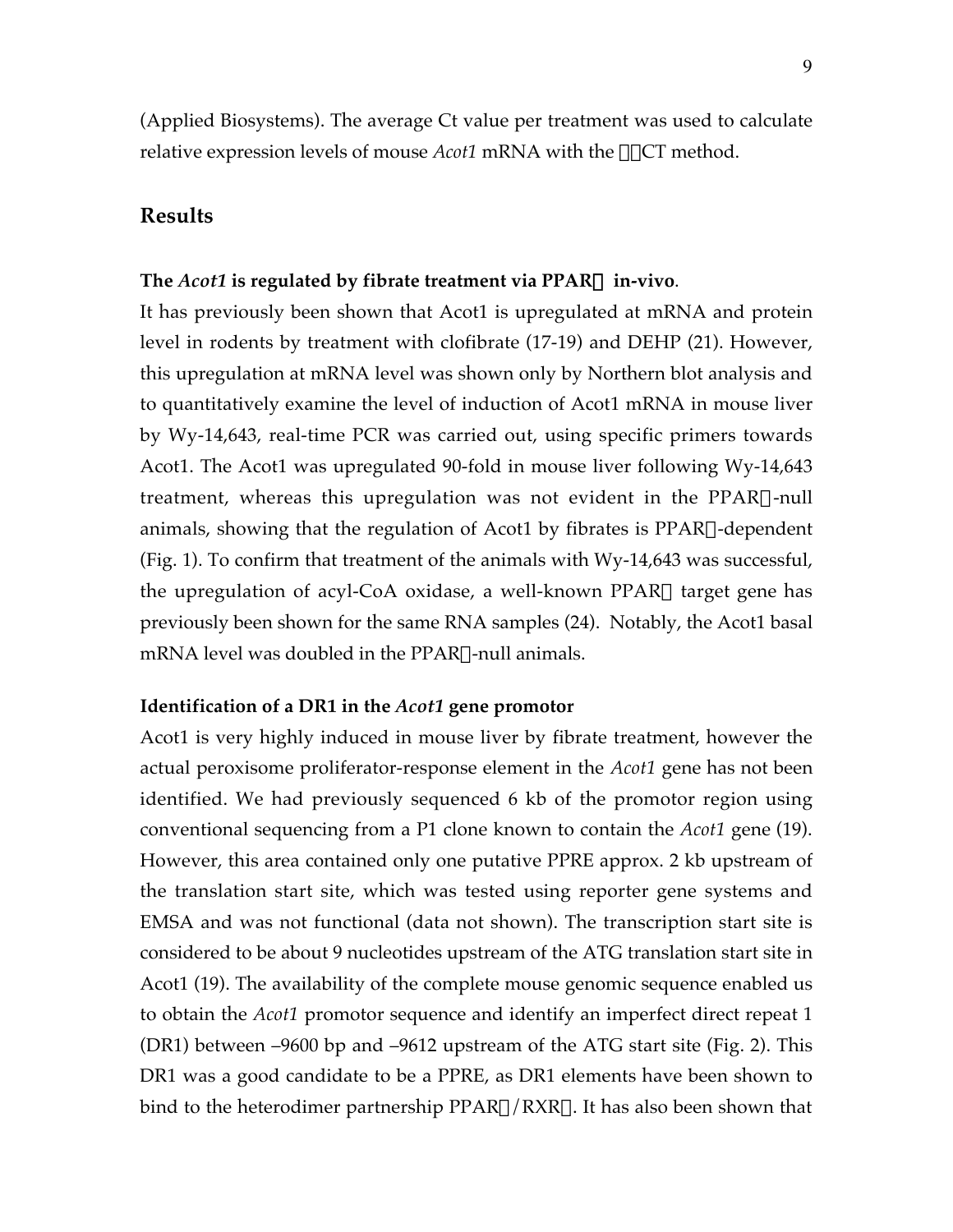the 7 nucleotides in the 5' flanking region of identified PPREs have an important influence on binding of the PPAR $\alpha$  (26). Notably, 5 out of the 7 bp in the 5'-flank of the DR1 element of the *Acot1* promotor were conserved, strongly suggesting that this could be a candidate for a functional PPRE.

# **The DR1 in the** *Acot1* **promotor is activated by Wy-14,643.**

To evaluate whether the identified DR1 in the *Acot1* promotor could be activated by PPARa ligands in a cell system, promotor constructs were generated in the pGL3 promotor vector, containing an endogenous SV40 promotor. This vector was used to clone fragments of the Acot1 promotor region containing the DR1. One plasmid contained a 1,861 bp fragment of the *Acot1* promotor region from –8659 to –10,520 upstream of the ATG translation start site, containing the DR1 (pGL3-Acot1-1861) and a further plasmid contained a mutated DR1 (pGL3-  $Acot1\Delta1861$ ). Cotransfection of these plasmids was carried out together with plasmids containing the PPAR $\alpha$  and RXR $\alpha$  as described in Materials and Methods. The activity of the pGL3-Acot1-1861 promotor construct in HepG2 cells was not increased by Wy-14,643 treatment in the absence of transfected  $PPAR\alpha/RXR\alpha$  (Fig. 3A). However, following co-transfection with  $PPAR\alpha/RXR\alpha$ , the promotor activity was increased significantly in the presence of PPAR $\alpha$ /RXR $\alpha$  alone (p<0.001). Addition of Wy-14,643, a PPAR $\alpha$  ligand, resulted in a further increase in promotor activity  $(p<0.001 - pcDNA3.1 + Wy-$ 14,643 vs PPAR $\alpha$ /RXR $\alpha$  + Wy-14,643). A construct containing two copies of the acyl-CoA oxidase PPRE (AOx-tk-Luc) was used as a positive control (27) which showed an induction by  $PPAR\alpha/RXR\alpha + Wy-14,643$  (p<0.001) similar to that observed in the Acot1 native promotor (Fig. 3A). We also introduced mutations into the Acot1 DR1 (pGL3-Acot1 $\triangle$ 1861) to abolish binding of the PPAR $\alpha$ /RXR $\alpha$ heterodimer. Transfection of HepG2 cells with the wild-type pGL3-Acot1-1861 vector resulted in a significant increase in promotor activity in the presence of  $PPAR\alpha/RXR\alpha + Wy-14,643$ , however mutation of the DR1 site abolished this activation (Fig. 3B), confirming that the identified DR1 is responsible for activation by  $PPAR\alpha/RXR\alpha$ .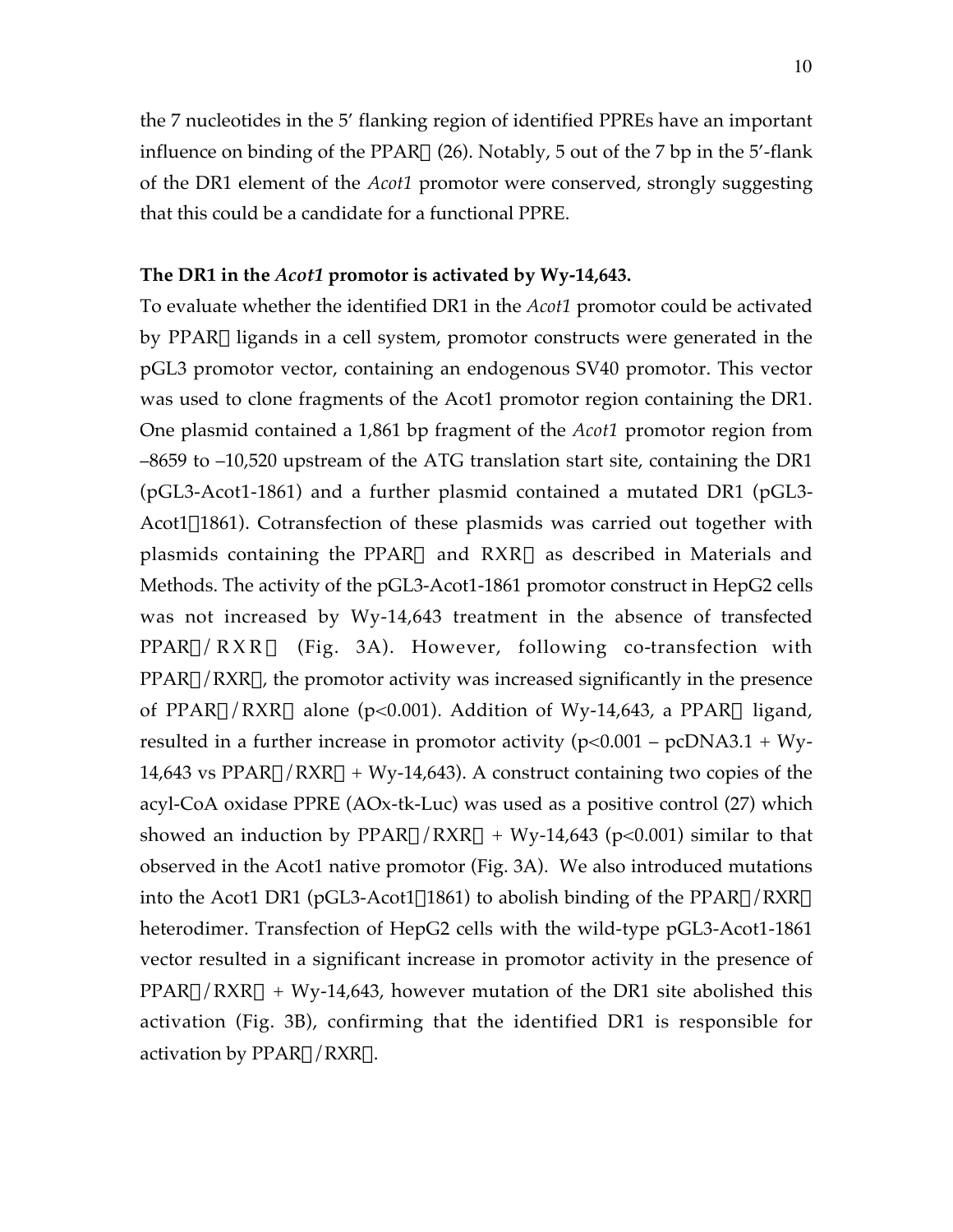# **The Acot1 DR1 binds PPAR**a**/RXR**a **in-vivo and in-vitro**

To determine if the DR1 identified at –9,600 to -9612 in the *Acot1* promotor could bind directly to PPAR $\alpha$ /RXR $\alpha$ , both ChIP and electromobility shift assay (EMSA) were carried out. ChIP assay was carried out using wild-type and knockout animals for PPAR $\alpha$  (6,13), whereas EMSA was carried out using invitro translated PPAR $\alpha$ /RXR $\alpha$  as described previously (24).

ChIP resulted in the binding of  $PPAR\alpha$  to the Acot1 DR1 identified in wild-type mouse liver extract, and the binding was increased by treatment with Wy14,643 (Fig. 4A upper panel). In the PPAR $\alpha$ -null mouse liver extract, no binding to the Acot1 DR1 was evident, showing that the DR1 binds to  $PPAR\alpha$  in-vivo. As a negative control, primers amplifying an area of Acot1 promotor (~1.8kb upstream of the ATG start site) not containing the DR1 showed no binding by PPARa in either wild-type or knockout liver nuclei (Fig. 4A lower panel). Using EMSA, neither PPAR $\alpha$  nor RXR $\alpha$  bound to the Acot1 DR1 element individually, however, in the presence of both PPAR $\alpha$  and RXR $\alpha$ , there was a strong binding to the Acot1 DR1, showing that this element can bind directly to this heterodimer partnership (Fig. 4B). Addition of 50-fold molar excess of cold Acot1 probe competed out the binding of the  $\gamma$ -32P labeled Acot1 probe and supershift was evident in the presence of the  $RXR\alpha$  antibody, confirming that the complex identified by EMSA contains the RXRa. Mutations introduced into the DR1 abolished binding by PPAR $\alpha$ /RXR $\alpha$  to the DR1 or any supershift by the RXR $\alpha$ antibody (Fig. 4B). The lack of binding to the mutated DR1 in EMSA also substantiates the lack of induction of promotor activity of  $pGL3$ -Acot1 $\triangle 1861$  in a cell system (Fig. 3B).

### The  $Acot1$  promotor is regulated by HNF4 $\alpha$

The HNF4 $\alpha$  also binds to a DR1 sequence and we therefore examined the possible involvement of this receptor in control of Acot1 expression. Transfection of HepG2 cells with empty pGL3 promotor vector in the presence of HNF4 $\alpha$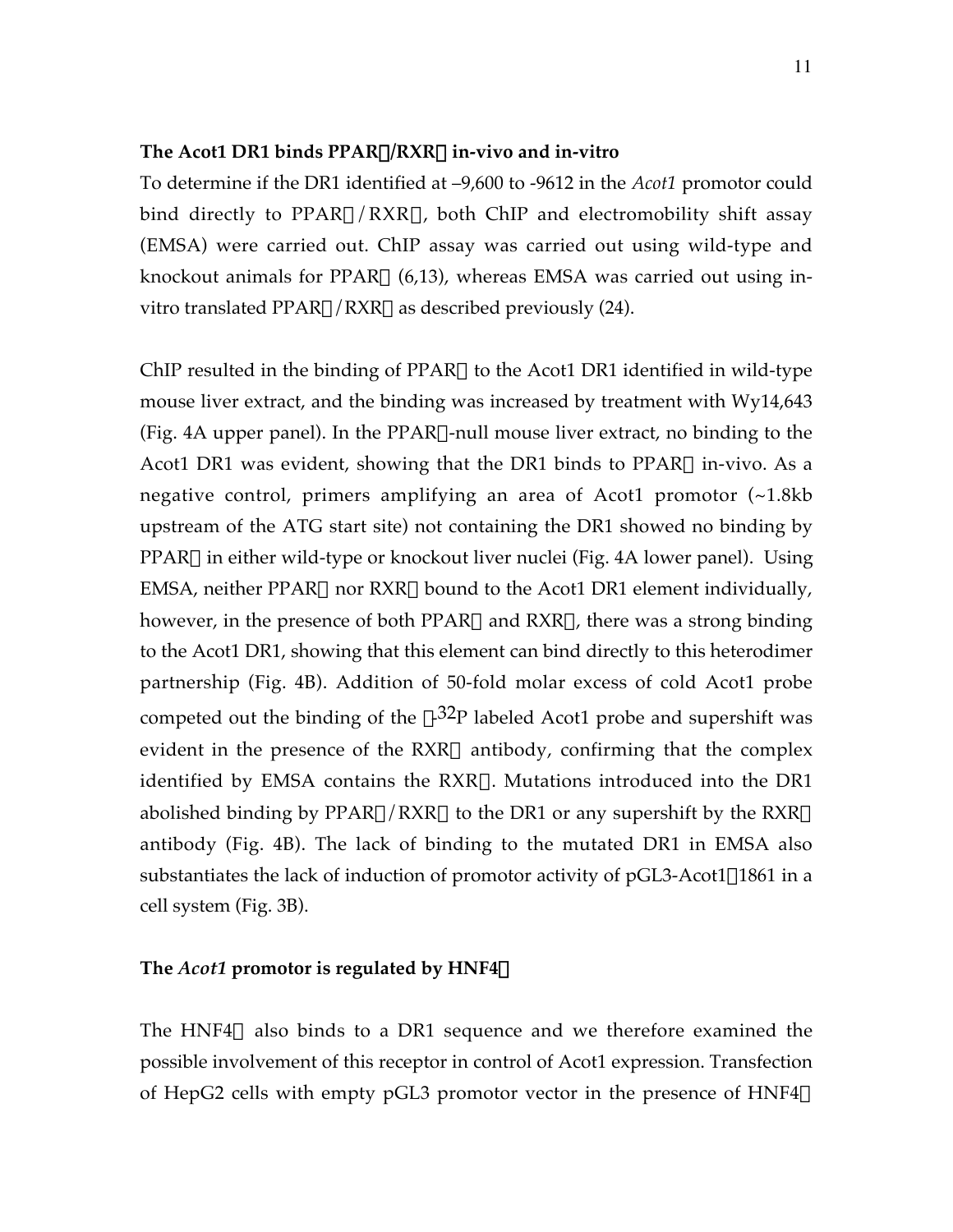resulted in a significant downregulation of promotor activity (the vector contains an endogenous SV40 promotor), and therefore this system was not suitable for further experiments with  $HNF4\alpha$ . Therefore HeLa cells were used for further experiments with HNF4 $\alpha$ . As a positive control, a plasmid expressing the promotor of the hepatic ornithine transcarbamylase (OTC) gene in pGL3 Basic (OTC-235-Luc) was used (28), which was upregulated 2.5 fold by transfection with HNF4 $\alpha$  in HeLa cells. *Acot1* promotor activity (pGL3-Acot1-157) was doubled by co-transfection with  $HNF4\alpha$ , however mutation of the DR1 in pGL3-Acot1 $\Delta$ 150 abolished the upregulation via HNF4 $\alpha$  (Fig. 5A). This data identifies that the Acot1 promotor is upregulated by  $HNF4\alpha$ .

To assess if HNF4 $\alpha$  could compete for binding to the DR1 identified, in the presence of PPAR $\alpha$ /RXR $\alpha$ , HeLa cells were transfected with PPAR $\alpha$ /RXR $\alpha$  and treated with Wy-14,643, in the presence of varying amounts of  $HNF4\alpha$ . The Acot1 promotor construct pGL3-Acot1-157 was activated in the presence of  $PPAR\alpha/RXR\alpha + Wy-14,643$  (similar to that seen with pGL3-Acot1-1861 in HepG2 cells), whereas this activity was reduced significantly in the presence of 0.25 µg HNF4 $\alpha$  and further reduced by transfection with 0.5 µg HNF4 $\alpha$  (Fig. 5B). The mutated Acot1 promotor  $pGL3$ -Acot1 $\Delta$ 157 also showed a very slight downregulation of promotor activity in the presence of co-transfected HNF4 $\alpha$ , however this was similar to that seen in the empty pGL3 promotor vector.

# **The Acot1 promotor binds to HNF4**a **in-vivo and in-vitro.**

ChIP and EMSA were also carried out on the same DR1 element using liver extracts from HNF4 $\alpha$  floxed and knockout animals, and in-vitro translated HNF4 $\alpha$ . ChIP confirmed the in-vivo binding of HNF4 $\alpha$  to the same DR1 element in the *Acot1* promotor as the PPARa and the specificity of this was again confirmed using liver extracts from the HNF4 $\alpha$  knockout mouse (Fig. 6A), although some weak signal was detected in the knockout liver extracts. This may be due to the fact that the HNF4 $\alpha$  is a conditional liver specific knockout and there is some very low amount of  $HNF4\alpha$  protein present in the nucleus (29).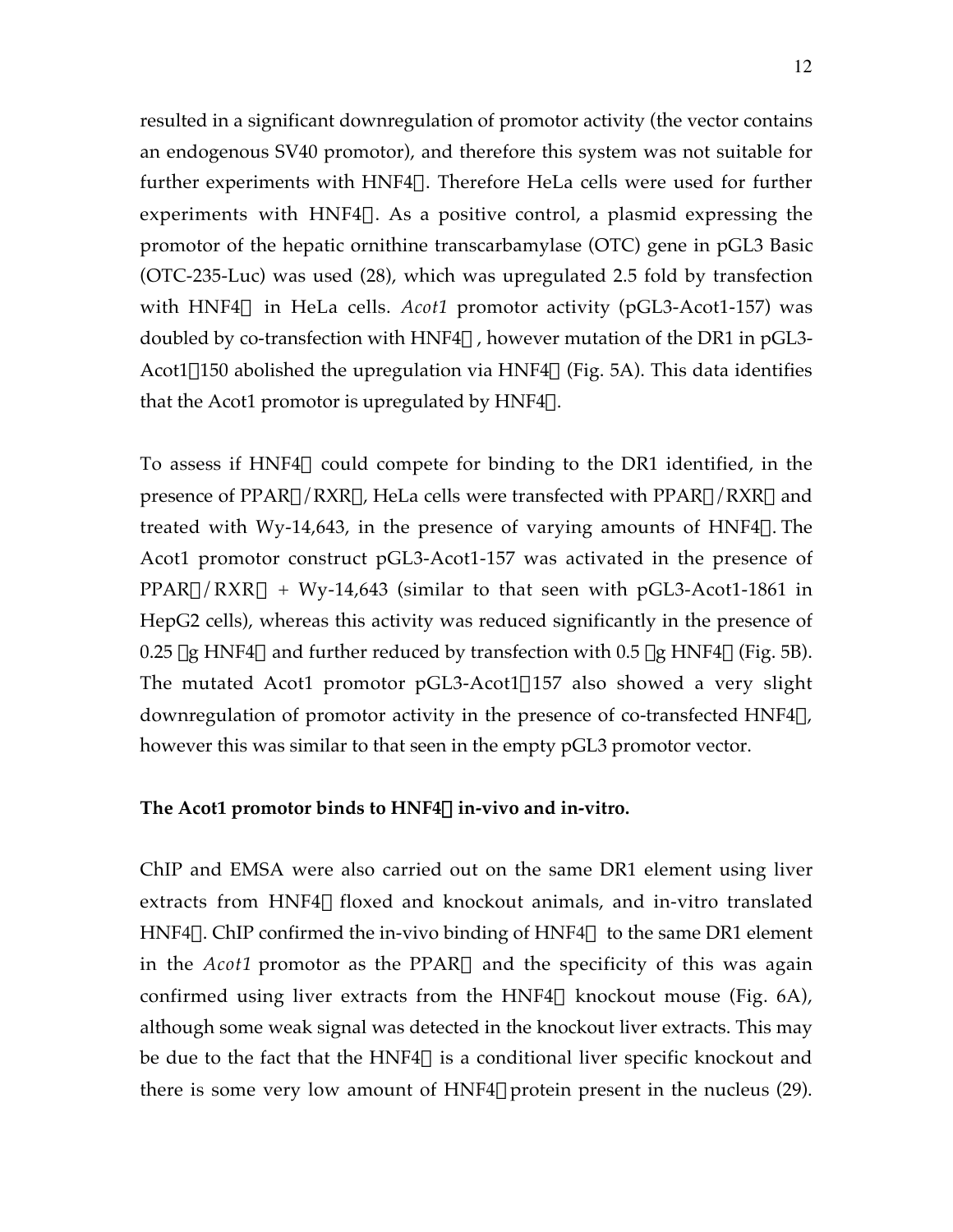EMSA was also performed using in-vitro translated  $HNF4\alpha$  and binding to the DR1 was competed using 50-fold molar excess cold probe and supershifted using a HNF4 $\alpha$  antibody (Fig. 6B). Mutation of the DR1 element abolished binding of the HNF4 $\alpha$  or any supershift by the HNF4 $\alpha$  antibody. These results confirm the identification of a DR1 element in *Acot1* that can bind both PPARa/RXRa and  $HNF4\alpha$  in-vivo and in-vitro.

As the promotor of  $Acot1$  was regulated by  $HNF4\alpha$  in HeLa cells, and both ChIP and EMSA confirmed binding of the HNF4 $\alpha$  to the DR1 identified, it seemed likely that Acot1 is regulated by HNF4 $\alpha$  in liver. The Acot1 mRNA levels in the livers of HNF4 $\alpha$  knockout were therefore investigated. Real-time PCR showed that Acot1 mRNA levels were upregulated 15-fold in the  $HNF4\alpha$  knockout mouse model, indicating that Acot1 mRNA expression is affected by loss of HNF4 $\alpha$  expression in liver (Fig. 6C).

## **Discussion**

We have shown in this study that the *Acot1* is a target gene of both the PPARa and HNF4 $\alpha$  using animal models, ChIP and reporter gene assays. The Acot1 is positively regulated by PPARa, through a direct binding to a DR1 element located in the distal promotor. Interestingly this DR1 also binds to  $HNF4\alpha$  and results in an upregulation of Acot1 promotor activity. The binding of both these receptors to the Acot1 DR1 element is intriguing and ChIP shows that this element can be occupied by either nuclear receptor in-vivo. Most likely, competition between these two receptors can regulate transcription of the Acot1 gene, either at basal level or during perturbed lipid metabolism (fibrate treatment or fasting – (this study and (17,18,23)). The basal level of Acot1 mRNA is doubled in the liver of the PPARa knockout mouse (Fig. 1), indicating that the Acot1 promotor is under slight repression by  $PPAR\alpha/RXR\alpha$  in the fed state. Hayhurst et al showed that the expression of  $PPAR\alpha$  mRNA is downregulated in the HNF4 $\alpha$  knockout mouse (13), which may therefore result in a consequent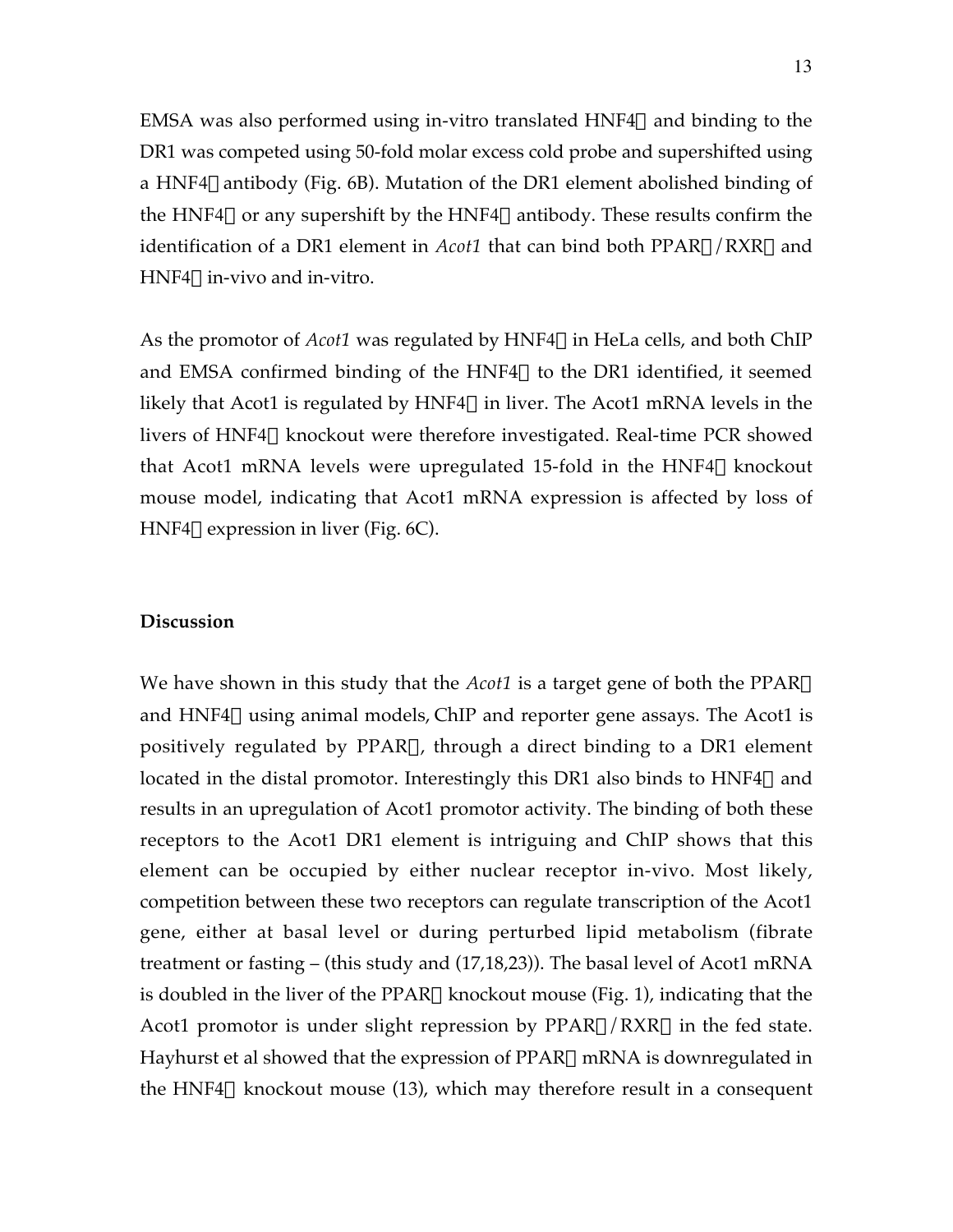upregulation of Acot1 in the HNF4 $\alpha$  knockout (due to lower expression levels of  $PPAR\alpha$ ). However considering that Acot1 mRNA is only doubled in response to complete loss of PPAR $\alpha$ , the reduced level of PPAR $\alpha$  in the HNF4 $\alpha$  knockout mouse could not account for the corresponding induction of Acot1 mRNA in the  $HNF4\alpha$ -null mice (15-fold) and therefore is more likely a consequence of the loss of HNF4 $\alpha$ . The HNF4 $\alpha$  null mouse model shows altered lipid homeostasis, with a number of genes showing decreased transcription and others increased transcription as a consequence of the loss of  $HNF4\alpha$  (13). The scavenger receptor class B type 1 (SR-BI), medium chain acyl-CoA dehydrogenase (MCAD), carnitine palmitoyl transferase II (CPT-II) and 3-hydroxy-3-methyl-glutaryl coenzyme A synthase (HMG-CoA synthase) were upregulated in the livers of HNF4 $\alpha$  mice and interestingly the three latter genes are all PPAR $\alpha$  target genes. As steady-state levels of PPAR $\alpha$  mRNA are decreased in the livers of the HNF4 $\alpha$ knockout, but some PPARa target genes are still upregulated, it was suggested that increased concentrations of  $PPAR\alpha$  ligands in the form of free fatty acids, may account for these effects (13). Our study identifies that Acot1 is another PPAR $\alpha$  target gene that is increased in the livers of HNF4 $\alpha$ -null mice. As the Acot1 can hydrolyze acyl-CoAs to free fatty acid and CoA, it is tempting to speculate that the upregulation of Acot1 in the  $HNF4\alpha$  knockout could regulate levels of ligands for the PPAR $\alpha$  and HNF4 $\alpha$  in the form of free fatty acids or acyl-CoAs. Although the specific function for Acot1 has not been fully resolved, the hypothesis is that this enzyme may be involved in regulation of ligand supply for nuclear receptors such as the PPARs, and in shuttling fatty acids away from esterification and triglyceride formation in the cytosol, towards oxidation (15). Esterification and triglyceride formation require the CoA ester of fatty acids, whereas free fatty acids and CoA esters may act as ligands for PPARs. The more potent ligands for PPARs are identified as free fatty acids e.g. linoleic acid, linolenic acid and arachidonic acid whereas straight chain saturated long chain fatty acids are weaker ligands in-vitro. It was also recently shown that acyl-CoA esters of fatty acids can also act as ligands for the PPARs (10). Notably also  $HNF4\alpha$  can be activated or inhibited by acyl-CoAs, depending on chain-length and degree of saturation (14), although it is also active in the absence of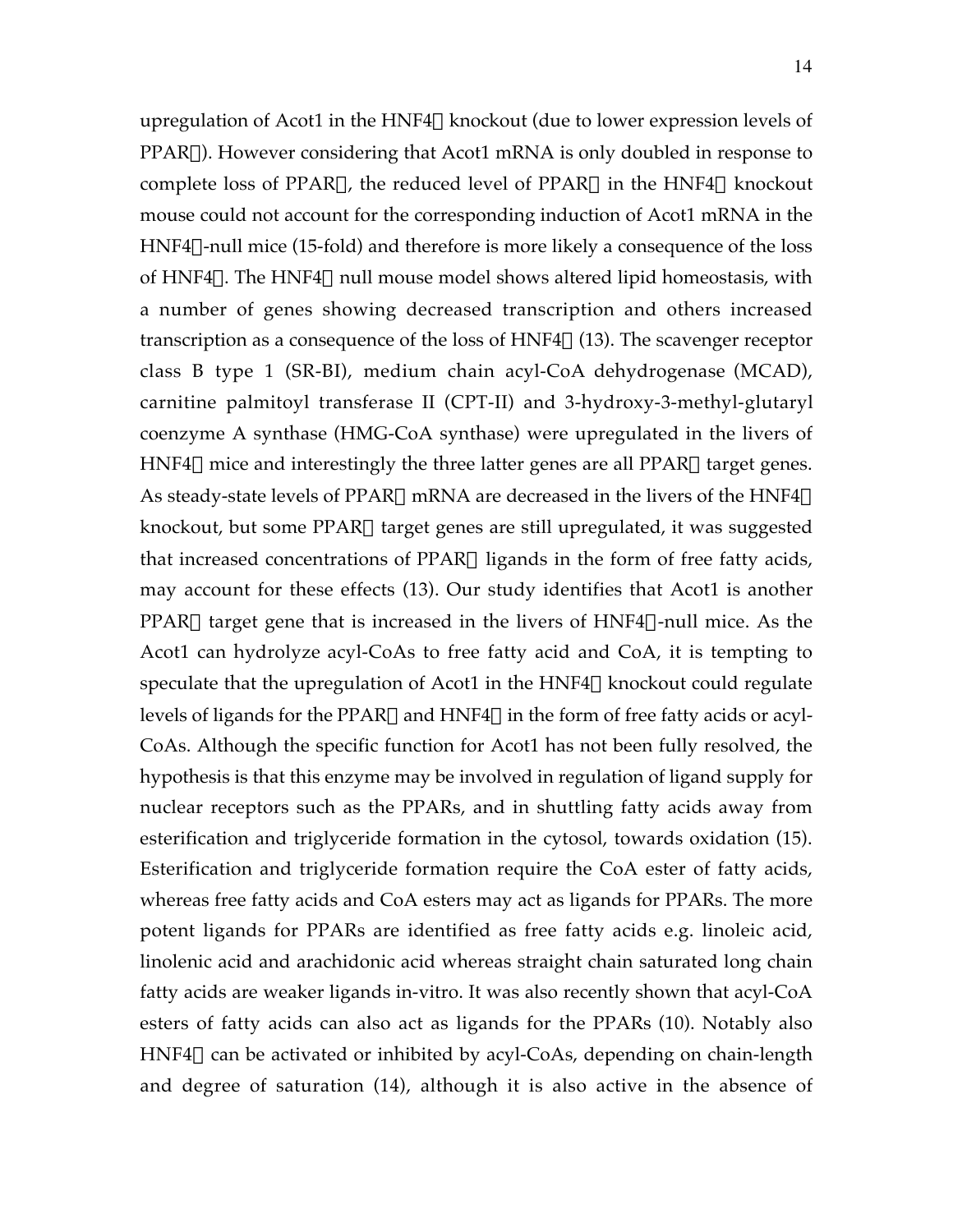endogenous ligand. ACOT1 hydrolyzes acyl-CoAs to the free fatty acid and CoA, and recombinant mouse ACOT1 hydrolyzes saturated straight-chain acyl-CoAs such as myristoyl-CoA  $(C_{14}$ -CoA), palmitoyl-CoA  $(C_{16}$ -CoA) and stearoyl-CoA  $(C_{18}-CoA)$ , but is also active on unsaturated acyl-CoAs such as palmitoleoyl-CoA  $(C_{16:1}-CoA)$ , oleoyl-CoA  $(C_{18:1}-CoA)$  and linoleoyl-CoA  $(C_{18:2}-CoA)$ , although to a lesser extent (30). It is therefore tempting to hypothesize that Acot1 can play a central role in regulating long-chain acyl-CoA/free fatty acid levels, which would in turn control intracellular levels of ligands for both the PPAR $\alpha$  and  $HNF4\alpha$ . Preliminary data suggests that ACOT1 is a nucleo-cytoplasmic protein (Lindquist et al, unpublished result) and is therefore localized in the nucleus at the point where it could act in ligand supply for nuclear receptors. With Acot1 itself being a positive target gene of the  $PPAR\alpha$ , this could provide a selfinducing mechanism i.e. Acot1 is upregulated by fibrates/fasting, thereby supplying ligand for PPAR $\alpha$  and maintaining its own upregulation. This upregulation could in turn be elegantly counteracted via interplay between both PPAR $\alpha$  and the HNF4 $\alpha$  acting directly on the *Acot1* promotor. The true in-vivo function of Acot1 however, will hopefully be evident with the production of an Acot1 null mouse model, work that is currently underway in our laboratory.

It is not yet known if the upregulation of Acot1 in the  $HNF4\alpha$  knockout mouse liver is a direct result of the loss of HNF4 $\alpha$ , or alternatively a secondary consequence of the perturbed lipid metabolism in these animals. While Acot1 is upregulated in the absence of HNF4 $\alpha$  in mouse liver, the promotor is also slightly upregulated by  $HNF4\alpha$ , which is a paradox. However, a similar situation exists for the MCAD, which is upregulated in the HNF4 $\alpha$  null mouse liver (13), but the promotor is also activated by  $HNF4\alpha$  (31). The expression of both Acot1 and MCAD are highly modulated in accordance with fatty acid oxidation rates, and Acot 1 is also co-expressed in liver and kidney (19) with  $HNF4\alpha$ , which would allow regulation by HNF4 $\alpha$  in these tissues. The competition experiments performed in cells indicates that  $HNF4\alpha$  can repress the Acot1 promotor activation by ligand-activated  $PPAR\alpha$ , although the mechanism behind this is not yet understood. As both these receptors have a positive effect on the Acot1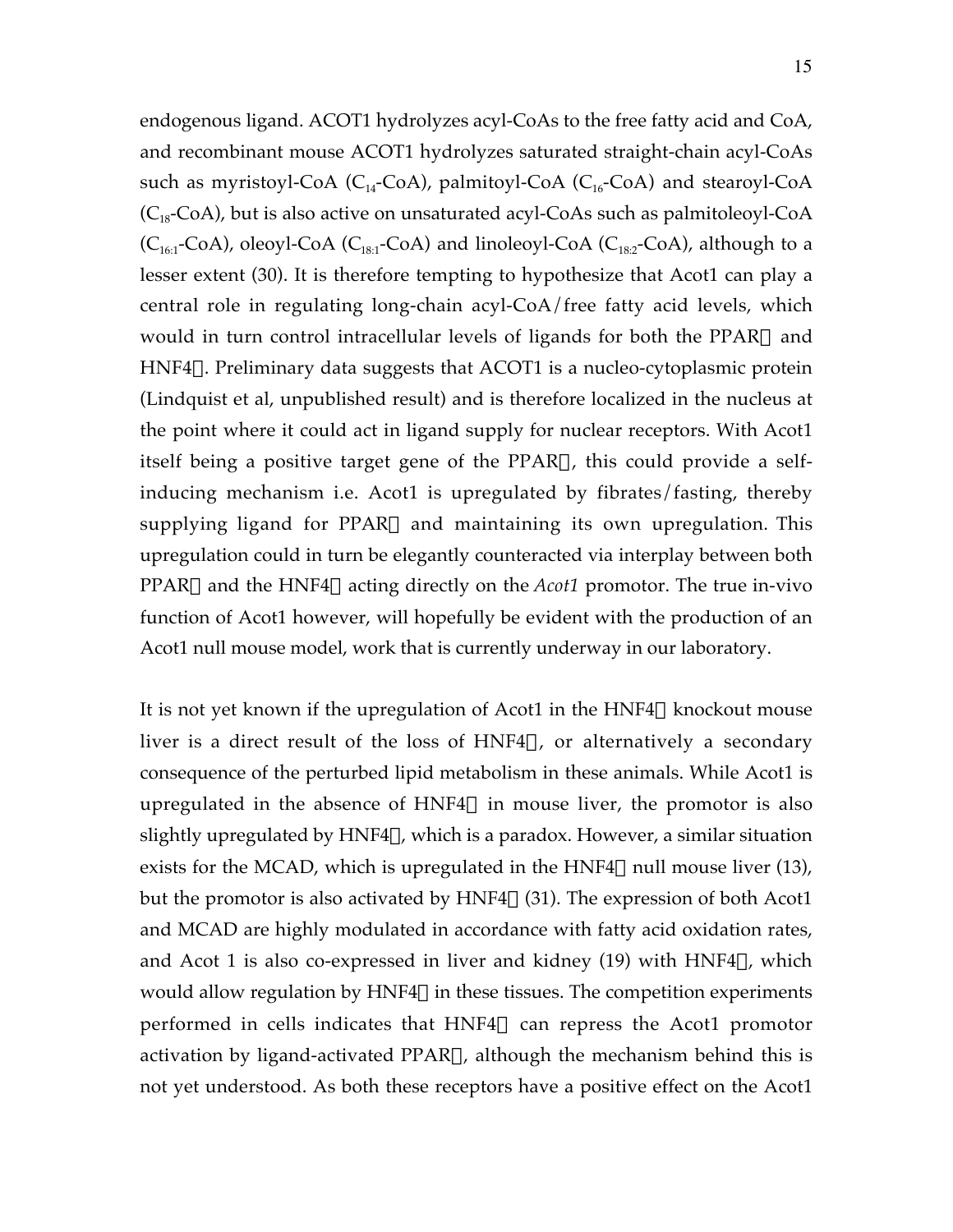promotor, one would expect that addition of activated PPAR $\alpha$  and HNF4 $\alpha$  may result in a synergestic increase in promotor activity. However transcriptional regulation by HNF4 $\alpha$  is accomplished by interactions with various coactivators or co-repressors, such as histone deacetylae 1 (HDAC1) (a co-repressor), and a very recent study by Stanulovic et al showed that both  $HNF4\alpha$  and  $HDAC1$  are present on an upstream enhancer element of the glutamine synthetase (GS) promotor, which results in suppression of GS expression in liver periportal areas (29). Therefore the competition between HNF4 $\alpha$  and PPAR $\alpha$  for binding to the Acot1 DR1 is likely a complicated interplay between co-activators, co-repressors and ligand availability.

Recent reports using DNA microarray studies have identified Acot1 induction by several different treatments. In female rat liver and small intestine, Acot1 was induced by dexamethasone, a rodent pregnane X receptor (PXR) agonist (32). Treatment of rats with sesamin, a major lignin in sesame seeds known to have cholesterol and lipid lowering activities, resulted in an approx. 100-fold upregulation of Acot1 in rat liver, although the authors state that this upregulation may be an over-estimation (33). However, given that Acot1 is upregulated 90-fold in liver in response to Wy-14,643, this may not be an overestimation and may require further investigation. To our knowledge, this upregulation of Acot1 at mRNA by  $PPAR\alpha$  activators is the highest identified to date. A further study also identified Acot1 mRNA induction by a synthetic liver X receptor (LXR) agonist in liver and brown adipose tissue in mouse (34). Thus *Acot1* is a highly regulated gene in several different tissues, and can be rapidly regulated at mRNA and protein level under different physiological conditions.

*Acot1* is a member of a gene family of acyl-CoA thioesterases, with six members of this gene family localized in a cluster on mouse chromosome 12 D3 (19,35). These gene products result in proteins localized in cytosol (ACOT1), mitochondria (ACOT2) and peroxisomes (ACOT3-6). Interestingly, all members of this gene family are targets of the PPAR $\alpha$ , however the Acot1 shows the highest level of induction at mRNA level by  $PPAR\alpha$  activators. Although these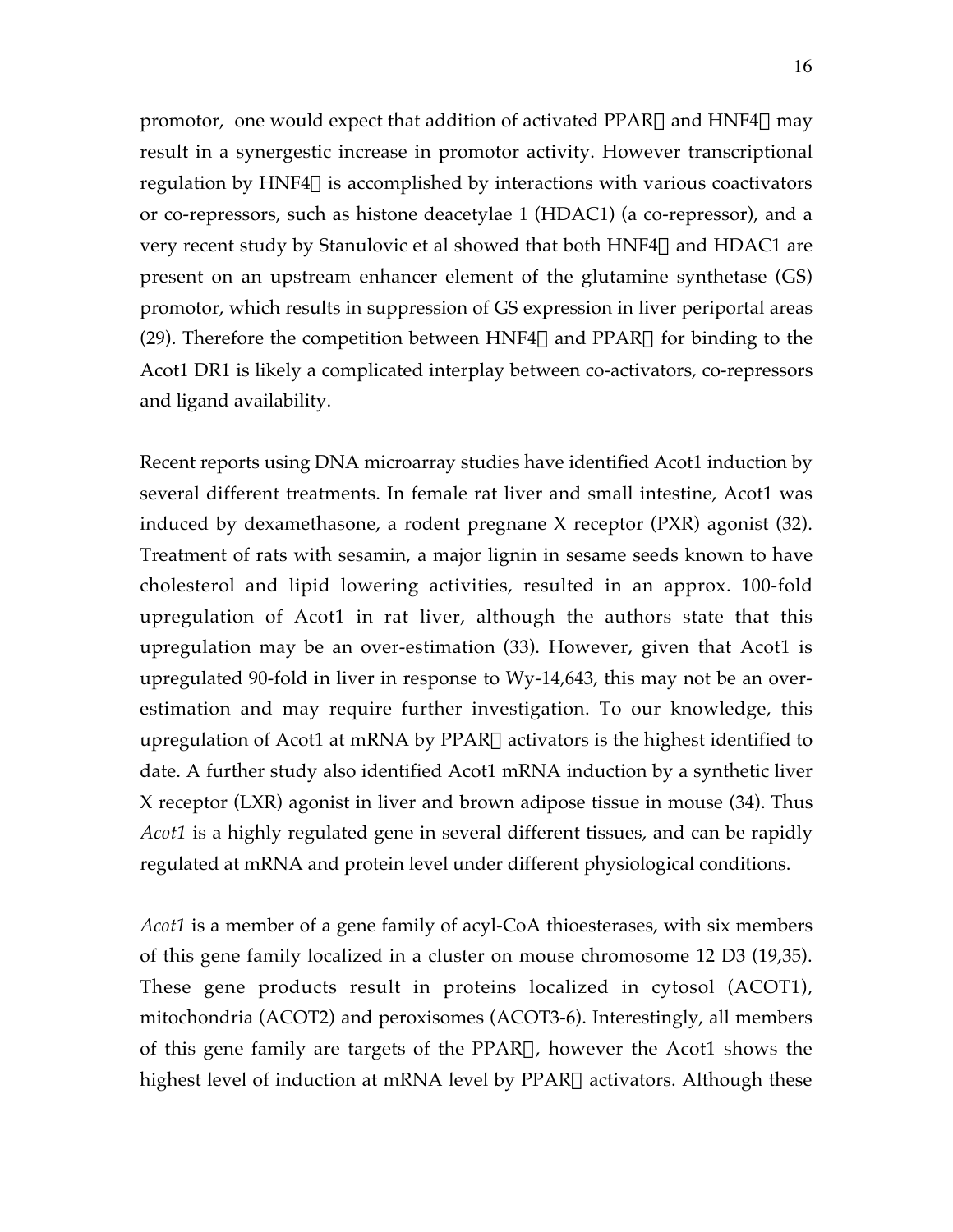genes are located in close proximity to each other, they all have distinct promotor regions and likely individual PPREs regulating their transcriptional level. The human orthologue of the ACOT1 has recently been characterized and is localized in a cluster on human chromosome 14q24.3, together with mitochondrial and peroxisomal related genes (19,36). The promotor of the human ACOT1 contains several DR1 elements, however we have examined the regulation of the human ACOT1 in liver from bezafibrate treated patients using Northern blot, but no significant upregulation was evident at mRNA level. There are large species differences in response to fibrate treatment and rodents are very susceptible to peroxisome proliferation, hepatomegaly and upregulation of fatty acid oxidation enzymes in response to fibrates. In contrast, humans are not susceptible to the above effects of fibrate treatment, although these fibrates act as very efficient lipid lowering drugs in man (37).

In conclusion, we have identified that *Acot1* is regulated by both the PPARa and  $HNF4\alpha$  nuclear receptors, resulting in an activation of promotor activity. In-vivo, both the HNF4 $\alpha$  and the PPAR $\alpha$  are involved in the basal expression of this gene. Acot1 is therefore regulated via a complex interplay between these nuclear receptors and would be regulated in response to changes in ligand concentrations of both acyl-CoAs and free fatty acids, which are in fact the substrates/products of its own catalysis.

# **Acknowledgements:**

This study is supported by AFA Sjukförsäkrings jubileumsstiftelse, The Swedish Research Council, Svenska Sällskapet för Medicinsk Forskning, Åke Wibergs stiftelse, Hjärt-Lungfonden, Lars Hiertas Minne, Fredrik och Ingrid Thurings Stiftelse, Ruth och Richard Julins Stiftelse, Stiftelsen Professor Nanna Svartz fond and the National Network for Cardiovascular Research (Sweden). We thank Dr Pierre Chambon for the  $RXR\alpha$  antibody and Dr John Chiang for the HNF4 $\alpha$  plasmid.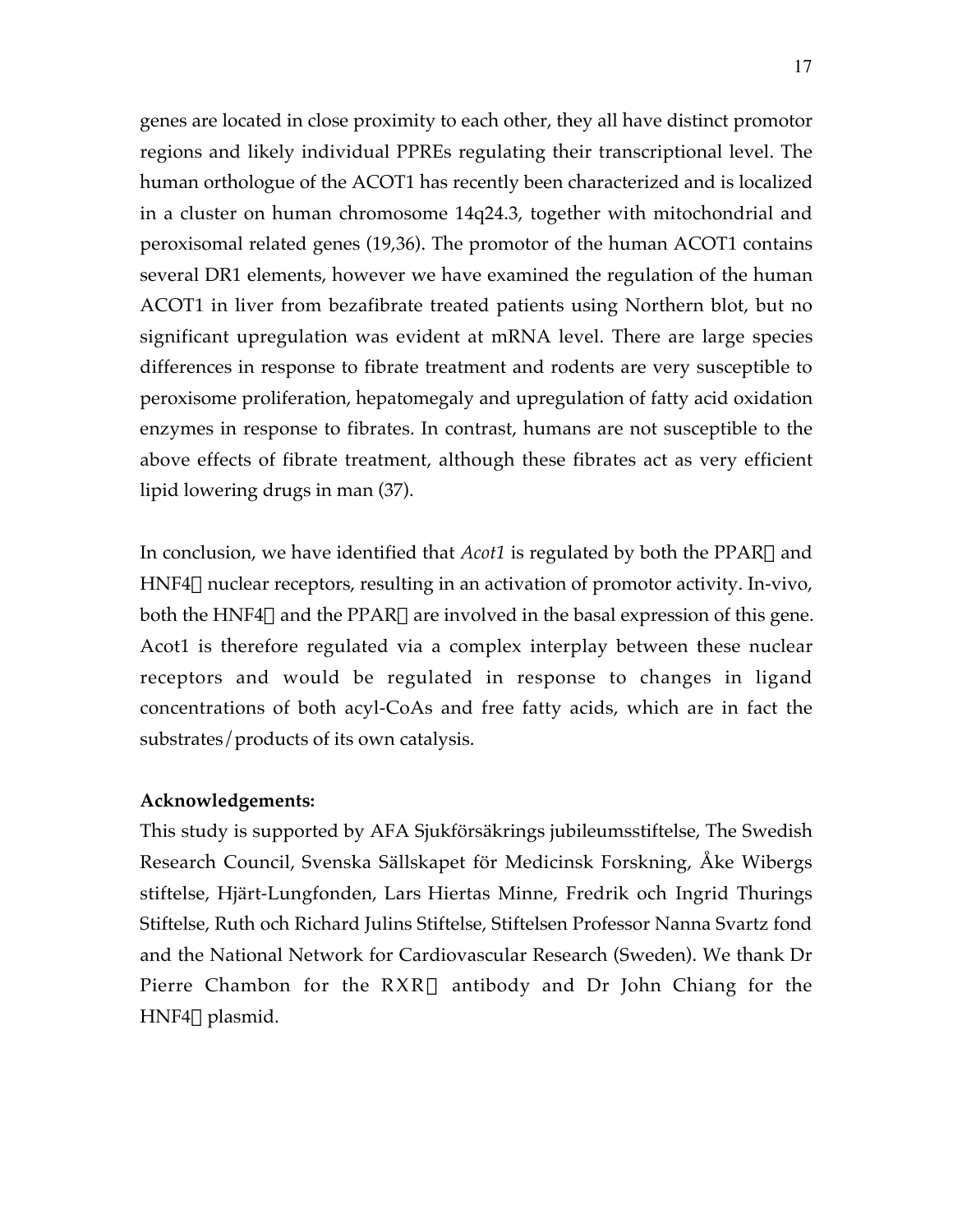# **Figure legends:**

**Fig. 1: Expression of Acot1 mRNA is regulated by fibrate treatment in mouse liver.** Total RNA was isolated from livers of wild-type (PPAR $\alpha$  (+/+)) and PPAR $\alpha$ -null (PPAR $\alpha$  (-/-)) male mice fed 0.1% Wy-14,643 for one week. The relative mRNA levels of Acot1 were measured using Taqman Quantitative Real-Time PCR. mRNA levels for individual animals were measured in triplicate. The wild-type control value for one animal was set to 1. Calculations were performed according to the  $\Delta\Delta$ Ct method using eukaryotic 18S rRNA as an endogenous control.  $n=3 \pm S.D.$  ( $p<0.003$ , unpaired Student's *t*-test).

### **Fig. 2: The Acot1 promotor contains a direct repeat 1.**

The core consensus sequence for the direct repeat 1 (DR1) known to bind the  $PPAR\alpha/RXR\alpha$  heterodimer is shown (DR1 consensus), together with the 5' flanking sequence. The putative DR1 for mouse *Acot1* is shown.

**Fig. 3: The** *Acot1* **promotor is activated by PPAR**a**/RXR**a**.** HepG2 cells were transfected with promotor constructs containing empty pGL3 promotor vector, Acox1 PPRE (2 copies) (AOx-tk-Luc) and pGL3-Acot1-1861. **(A)** Cells were transiently transfected with the indicated promotor vector  $(0.25 \mu g) \pm PPAR\alpha$  $(0.25 \,\mu$ g) and RXR $\alpha$  (0.25  $\mu$ g). Empty pcDNA3.1+ vector was used to keep DNA concentrations equal in all transfections. 24 h post transfection, cells were treated with vehicle (DMSO) or 50  $\mu$ M Wy-14,643 for a further 24 h. Transfections were carried out in triplicate wells in three or four different experiments. Luciferase activity was normalized to  $\beta$ -galactosidase activity. Data shown as mean  $\pm$  S.E.M for Acox1 and Acot1 (p<0.001 for ligand activation (PPAR $\alpha$ /RXR $\alpha$  + DMSO vs  $PPAR\alpha/RXR\alpha + Wy-14,643$  - Student's *t-test*)) **(B)** Cells were transiently transfected with the *Acot1* promotor constructs pGL3-Acot1-1861 or pGL3- Acot1 $\Delta$ 1861 (0.25  $\mu$ g) ± PPAR $\alpha$  (0.25  $\mu$ g) and RXR $\alpha$  (0.25  $\mu$ g). 24 h post transfection, cells were treated with 50  $\mu$ M Wy-14,643. Transfections were carried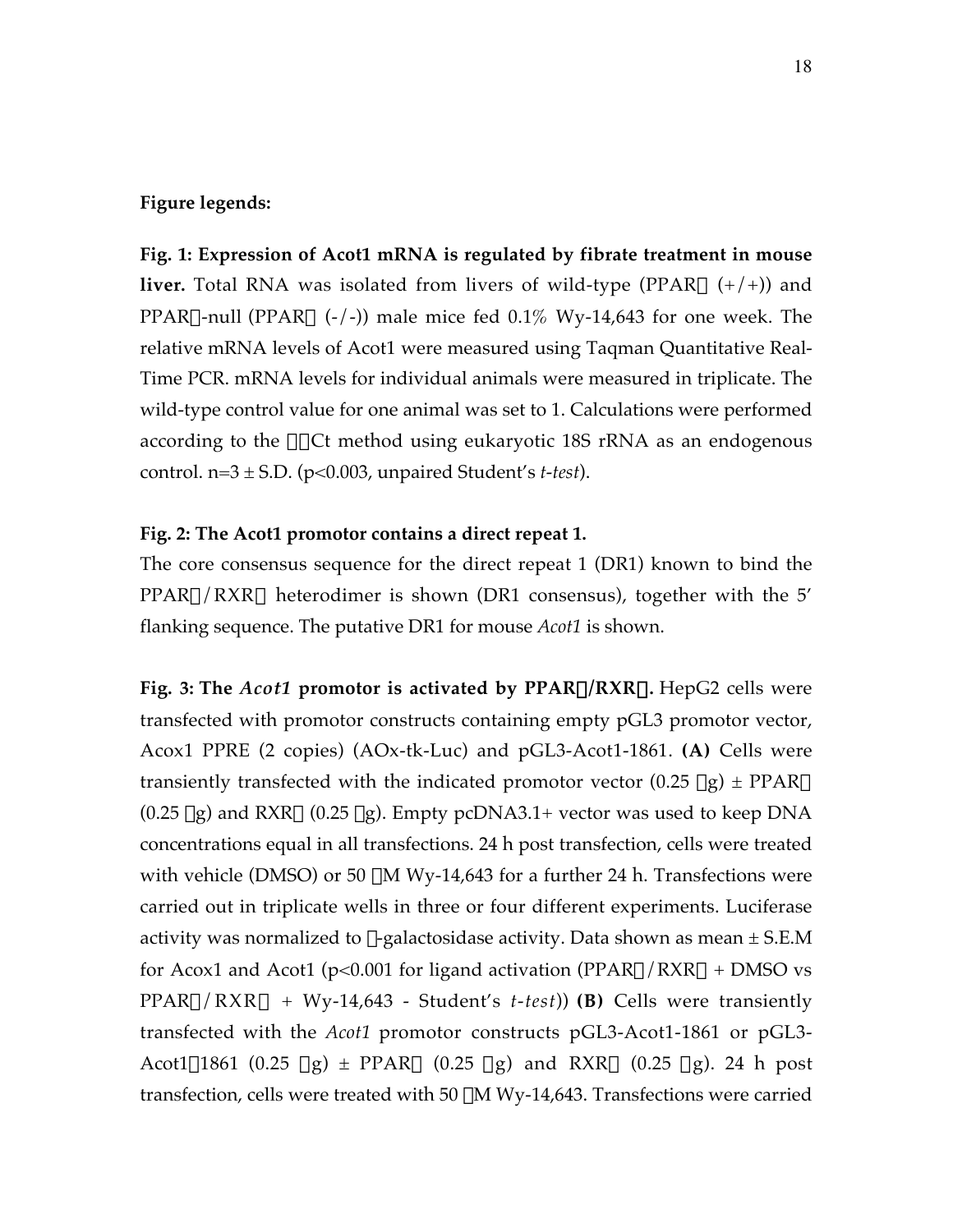out in triplicate wells in three different experiments. Luciferase activity was normalized to  $\beta$ -galactosidase activity. Data shown as mean  $\pm$  S.E.M. (p<0.001, unpaired Students' *t-test*). Mutated bases in the DR1 are shown underlined in italics.

**Fig. 4: The** *Acot1* **DR1 binds PPAR**a**/RXR**a **in-vivo and in-vitro. (A)** ChIP was carried out on liver nuclei of PPAR $\alpha$  wild type  $(+/+)$  and PPAR $\alpha$  knockout  $(-/-)$ mice treated with Wy-14,643, using a PPAR $\alpha$  antibody. Following immunoprecipitation, an amplicon of 157 bp of the Acot1 promotor containing the DR1 (located  $\sim$  -9.6 kb) was amplifed by PCR. Negative control: an amplicon of 141 bp in the Acot1 promotor (located at  $\sim$  -1.8kb and does not contain any DR1). **(B)** Electromobility shift assay (EMSA) was carried out using 1 µg of invitro translated PPAR $\alpha$ , RXR $\alpha$  and HNF4 $\alpha$ .  $\gamma$ -32P labeled probes for the Acot1 DR1 or mutated DR1 (Acot1 mut) were used. Cold probe was a 50-fold molar excess of unlabeled probe. Supershift experiments were carried out using an RXR $\alpha$  antibody (Ab). The PPAR $\alpha$ /RXR $\alpha$  heterodimer is indicated by an arrow while the supershift complexes are indicated by an arrowhead.

**Fig. 5: The** *Acot1* **promotor is regulated by HNF4**a**. (A)** HeLa cells were transiently transfected for 48 hours with 0.25 µg of the empty pGL3 promotor vector, OTC-235-Luc as a positive control (28), the *Acot1* promotor construct pGL3-Acot1-157 or the mutated *Acot1* promotor construct pGL3-Acot1 $\Delta$ 157, together with HNF-4 $\alpha$  (0.25 µg) or pcDNA3.1+ (empty vector) (0.25 µg). Transfections were carried out in triplicate wells in two or three different experiments. Luciferase activity was normalized to  $\beta$ -galactosidase activity. Data are shown  $\pm$  S.E.M for OTC-Luc 235 (p<0.001, unpaired Students' *t*-test) and  $\pm$ S.E.M. for Acot 1 (p<0.001, unpaired Students' *t-test*). **(B)** HeLa cells were transiently transfected with  $0.25 \mu g$  of the empty pGL3 promotor vector, the *Acot1* promotor construct pGL3-Acot1-157 or the mutated *Acot1* promotor construct pGL3-Acot1 $\triangle$ 157, PPAR $\alpha$  (0.25  $\mu$ g) and RXR $\alpha$  (0.25  $\mu$ g), plus addition of HNF-4 $\alpha$  (0.25  $\mu$ g or 0.5  $\mu$ g) or pcDNA3.1+ (empty vector) (0.25  $\mu$ g or 0.5  $\mu$ g). Cells were treated with 50  $\mu$ M Wy-14,643 and incubated 48 hours. Transfections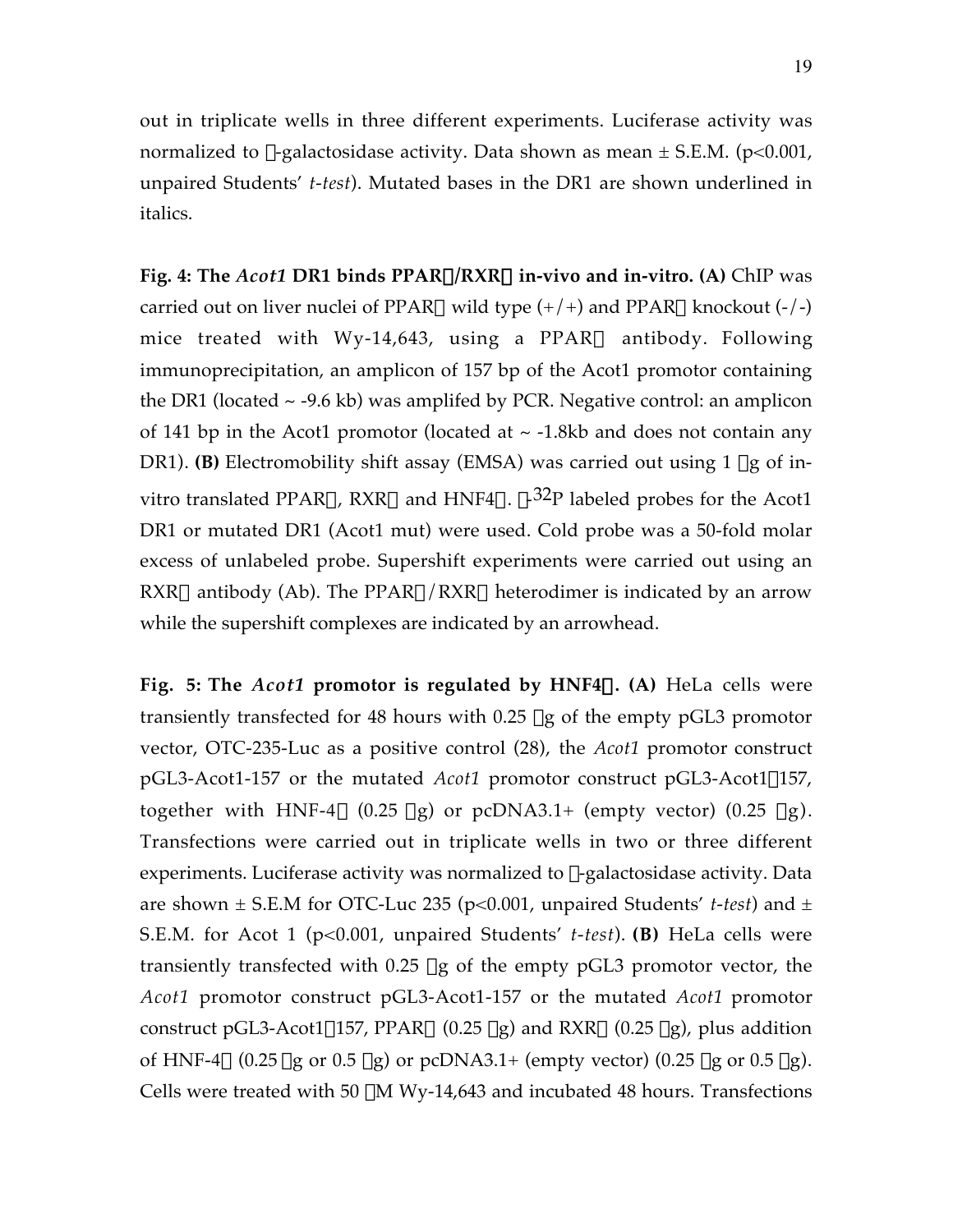were carried out in triplicate wells in two different experiments. Luciferase activity was normalized to  $\beta$ -galactosidase activity.

**Fig. 6: The** *Acot1* **is regulated by HNF**4a**. (A)** ChIP was carried out on liver nuclei of HNF4 $\alpha$  flox (F/F) and HNF4 $\alpha$  knockout mice (HNF4 $\alpha$   $\Delta$ L), using a  $HNF4\alpha$  antibody (K2915, Abcam). Following immunoprecipitation, an amplicon of 157 bp of the Acot1 promotor containing the DR1 (located  $\sim$  -9.6kb upstream of the ATG start site) was amplifed by PCR. Negative control: an amplicon of 141 bp in the Acot1 promotor (located at ~ -1.8kb and does not contain any DR1). **(B)** Electromobility shift assay (EMSA) was carried out using 1  $\mu$ g of in-vitro translated HNF4 $\alpha$ .  $\gamma$ -32P labeled probes for the Acot1 DR1 or mutated DR1 (Acot1 mut) were used. Cold probe was a 50-fold molar excess of unlabeled probe. Supershift experiments were carried out using an  $HNF4\alpha$  antibody (Ab). The HNF4 $\alpha$  homodimer is indicated by an arrow while the supershift complex is indicated by an arrowhead. (**C)** Total RNA was isolated from livers of control male HNF4 $\alpha$  flox (F/F) or HNF4 $\alpha$  knockout mice (HNF4 $\alpha$   $\Delta$ L). The relative mRNA levels of Acot1 were measured using quantitative real-time PCR and mRNA for individual animals was measured in triplicate. The control value for one floxed animal was set to 1. Calculation were performed according to the  $\Delta\Delta$ Ct method using eukaryotic 18S rRNA as an endogenous control. n=4. Data shown as mean ± S.D. (p<0.01, unpaired Students' *t-test*).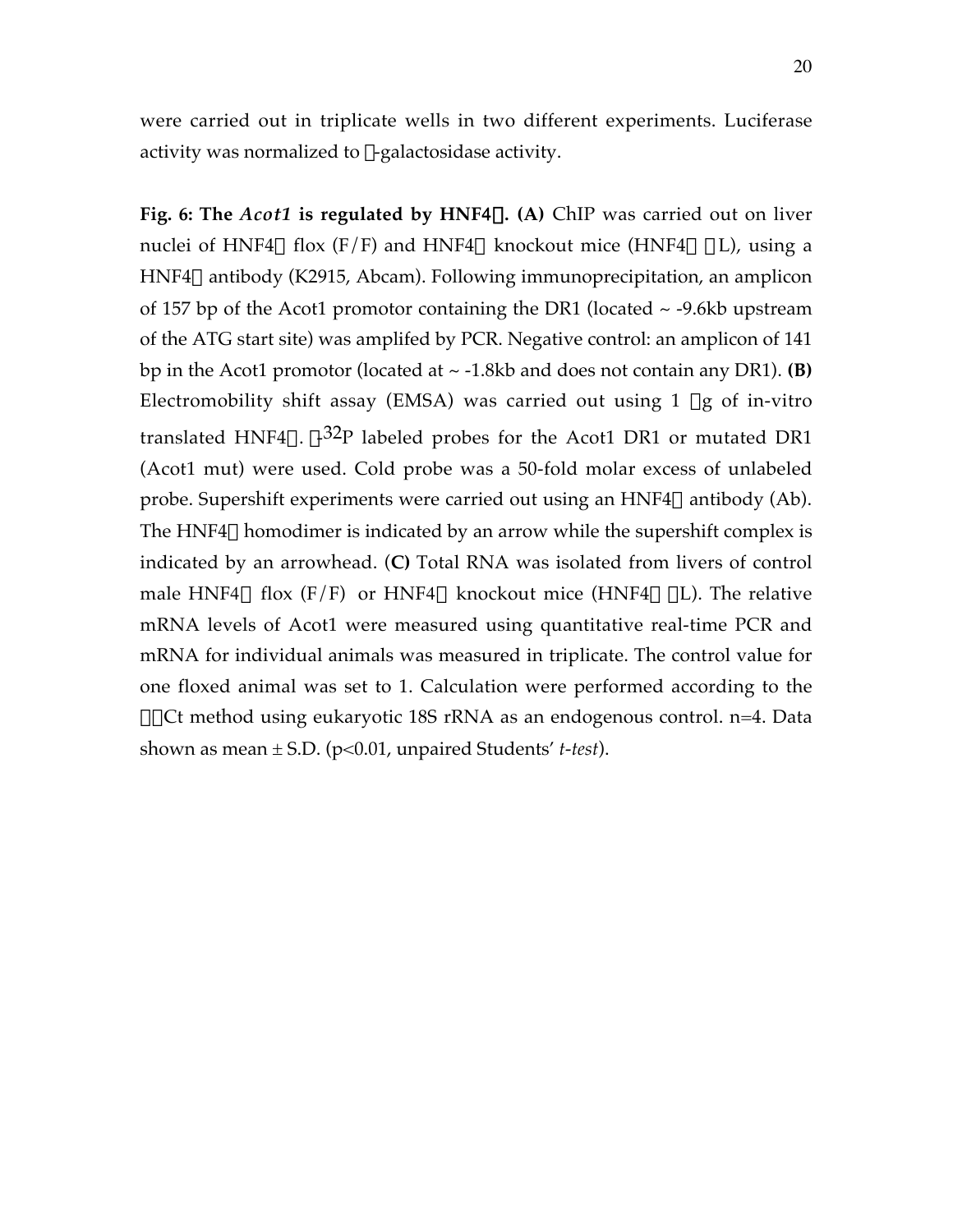# **References**

- 1. Issemann I. and Green S. 1990. Activation of a member of the steroid hormone receptor superfamily by peroxisome proliferators. *Nature*. **347:** 645-650.
- 2. Mandard S., Müller M. and Kersten S. 2004. Peroxisome proliferator-activated receptor a target genes. *Cell. Mol. Life Sci.* **61:** 393-416.
- 3. Améen C., Edvardsson U., Ljungberg A., Asp L., Åkerblad P., Tuneld A., Olofsson S.-O., Lindén D. and Oscarsson J. 2005. Activation of peroxisome proliferator-activated receptor  $\alpha$  increases the expression and activity of microsomal triglyceride transfer protein in the liver. *J. Biol. Chem.* **280:** 1224- 1229.
- 4. Patsouris D., Mandard S., Voshol P. J., Escher P., Soon Tan N., Havekes L. M., Koenig W., Marz W., S. T., Wahli W., Müller M. and Kersten S. 2004. PPARa governs glycerol metabolism. *J. Clin. Invest.* **114:** 94-103.
- 5. Kersten S., Mandard S., Escher P., Gonzalez F., Tafuri S., Desvergnes B. and Wahli W. 2001. The peroxisome proliferator-activated receptor  $\alpha$  regulates amino acid metabolism. *FASEB J.* **15:** 1971-1978.
- 6. Lee S. S., Pineau T., Drago J., Lee E. J., Owens J. W., Kroetz D. L., Fernandez-Salguero P. M., Westphal H. and Gonzalez F. J. 1995. Targeted disruption of the alpha isoform of the peroxisome proliferator-activated receptor gene in mice results in abolishment of the pleiotropic effects of peroxisome proliferators. *Mol. Cell. Biol.* **15:** 3012-3022.
- 7. Forman B. M., Chen J. and Evans R. M. 1997. Hypolipidemic drugs, polyunstaurated fatty acids, and eicosanoids are ligands for peroxisome proliferator-activated receptors  $\alpha$  and  $\delta$ . *Proc. Natl. Acad. Sci. U.S.A.* **94:** 4312-4317.
- 8. Kliewer S. A., Sundseth S. S., Jones S. A., Brown P. J., Wisely G. B., Koble C. S., Devchand P., Wahli W., Willson T. M., Lenhard J. M. and Lehmann J. M. 1997. Fatty acids and eicosanoids regulate gene expression through direct interactions with peroxisome proliferator-activated receptors  $\alpha$  and  $\gamma$ . *Proc. Natl. Acad. Sci. U.S.A.* **94:** 4318-4323.
- 9. Göttlicher M., Widmark E., Li Q. and Gustafsson J. Å. 1992. Fatty acids activate a chimera of the clofibric acid-activated receptor and the glucocorticoid receptor. *Proc. Natl. Acad. Sci. U.S.A.* **89:** 4653-4657.
- 10. Hostetler H. A., Petrescu A. D., Kier A. B. and Schroeder F. 2005. Peroxisome proliferator-activated receptor  $\alpha$  (PPAR $\alpha$ ) interacts with high affinity and is conformationally responsive to endogenous ligands. *J. Biol. Chem.* **280:** 18667- 18682.
- 11. Nishiyama C., Hi R., Osada S. and Osumi T. 1998. Functional interactions between nuclear receptors recognizing a common sequence element, the direct repeat motif spaced by one nucleotide (DR-1). *J. Biochem. (Tokyo)*. **123:** 1174- 1179.
- 12. Sladek F. M., Zhong W. M., Lai E. and Darnell J., J. E. 1990. Liver-enriched transcription factor HNF-4 is a novel member of the steroid hormone receptor superfamily. *Genes Dev.* **12B:** 2353-2365.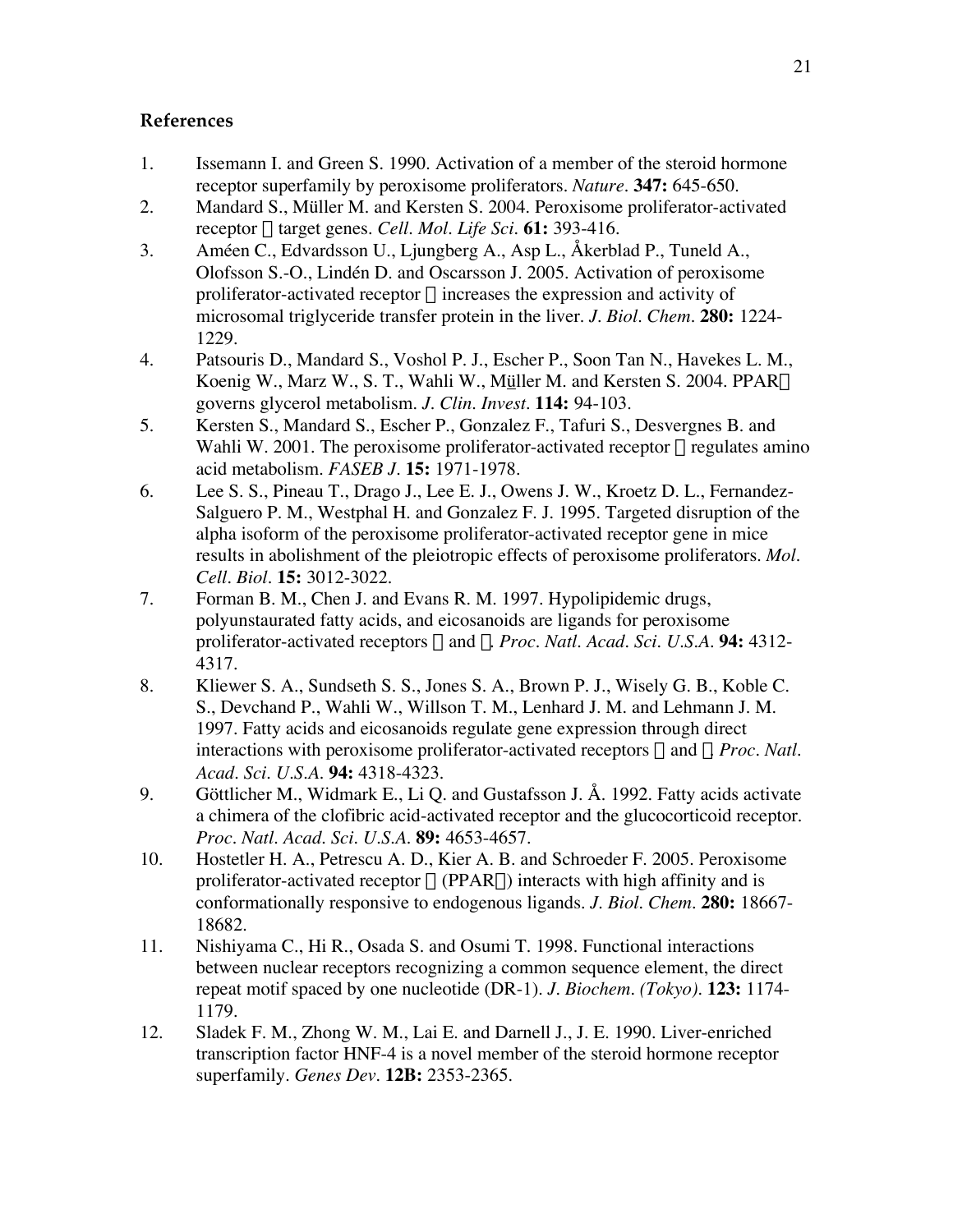- 13. Hayhurst G. P., Lee Y.-H., Lambert G., Ward J. M. and Gonzalez F. J. 2001. Hepatocyte Nuclear Factor  $4\alpha$  (Nuclear Receptor 2A1) is essential for maintenance of hepatic gene expression and lipid homeostasis. *Mol. Cell. Biol.* **21:** 1393-1403.
- 14. Hertz R., Magenheim J., Berman I. and Bar-Tana J. 1998. Fatty acyl-CoA thioesters are ligands of hepatic nuclear factor-4a. *Nature*. **392:** 512-516.
- 15. Hunt M. C. and Alexson S. E. H. 2002. The role acyl-CoA thioesterases play in mediating intracellular lipid metabolism. *Prog. Lipid Res.* **41:** 99-130.
- 16. Hunt M. C., Yamada J., Maltais L. J., Wright M. W., Podesta E. J. and Alexson S. E. H. 2005. A revised nomenclature for mammalian acyl-CoA thiosterases/hydrolases. *J. Lipid Res.* **46:** 2029-2032.
- 17. Lindquist P. J. G., Svensson L. T. and Alexson S. E. H. 1998. Molecular cloning of the peroxisome proliferator-induced 46-kDa cytosolic acyl-CoA thioesterase from mouse and rat liver. *Eur. J. Biochem.* **251:** 631-640.
- 18. Hunt M. C., Lindquist P. J. G., Peters J. M., Gonzalez F. J., Diczfalusy U. and Alexson S. E. H. 2000. Involvement of the peroxisome proliferator-activated receptor alpha (PPARa) in regulation of long chain acyl-CoA thioesterases. *J. Lipid Res.* **41:** 814-823.
- 19. Hunt M. C., Nousiainen S. E. B., Huttunen M. K., Orii K., Svensson L. T. and Alexson S. E. H. 1999. Peroxisome proliferator-induced long chain acyl-CoA thioesterases comprise a highly conserved novel multi-gene family involved in lipid metabolism. *J. Biol. Chem.* **274:** 34317-34326.
- 20. Yamada J., Matsumoto I., Furihata T., Sakuma M. and Suga T. 1994. Purification and properties of long-chain acyl-CoA hydrolases from the liver cytosol of rats treated with peroxisome proliferator. *Arch. Biochem. Biophys.* **308:** 118-125.
- 21. Yamada J., Suga K., Furihata T., Kitahara M., Watanabe T., Hosokawa M., Satoh T. and Suga T. 1998. cDNA cloning and genomic organization of peroxisome proliferator-inducible long-chain acyl-CoA hydrolase from rat liver cytosol. *Biochem. Biophys. Res. Commun.* **248:** 608-612.
- 22. Svensson L. T., Engberg S. T., Aoyama T., Usuda N., Alexson S. E. H. and Hashimoto T. 1998. Molecular cloning and characterization of a mitochondrial peroxisome proliferator-induced acyl-CoA thioesterase from rat liver. *Biochem. J.* **329:** 601-608.
- 23. Yamada J., Kuramochi Y., Takoda Y., Takagi M. and Suga T. 2003. Hepatic induction of mitochondrial and cytosolic acyl-coenzyme A hydrolases/thioesterases under conditions of diabetes and fasting. *Metabolism.* **52:** 1527-1529.
- 24. Hunt M. C., Yang Y. Z., Eggertsen G., Carneheim C. M., Gåfvels M., Einarsson C. and Alexson S. E. H. 2000. The peroxisome proliferator-activated receptor  $\alpha$ (PPARa) regulates bile acid biosynthesis. *J. Biol. Chem.* **37:** 28947-28953.
- 25. Crestani M., Sadeghpour A., Stroup D., Galli G. and Chiang J. Y. 1998. Transcriptional activation of the cholesterol 7alpha-hydroxylase gene (CYP7A) by nuclear hormone receptors. *J. Lipid Res.* **39:** 2192-2200.
- 26. Juge-Aubry C., Pernin A., Favez T., Burger A. G., Wahli W., Meier C. A. and Desvergnes B. 1997. DNA binding properties of peroxisome proliferator-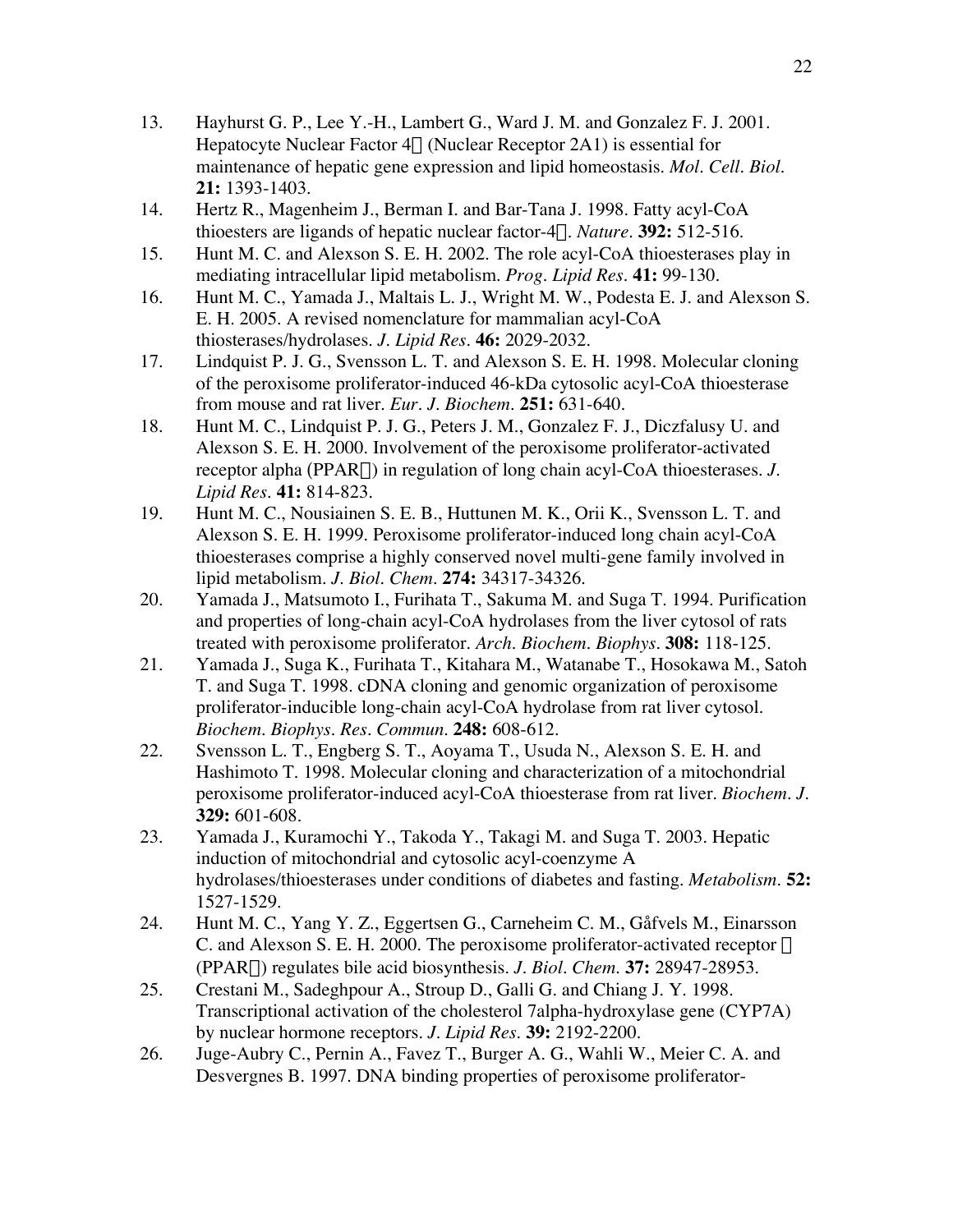activated receptor subtypes on various natural peroxisome proliferator response elements. *J. Biol. Chem.* **272:** 25252-25259.

- 27. Guardiola-Diaz H. M., Rehnmark S., Usuda N., Albrektsen T., Feltkamp D., Gustafsson J. Å. and Alexson S. E. H. 1999. Rat peroxisome proliferatoractivated receptors and brown adipose tissue function during cold acclimatization. *J. Biol. Chem.* **274:** 23368-23377.
- 28. Inoue Y., Hayhurst G. P., Inoue J., Mori M. and Gonzalez F. 2002. Defective ureagenesis in mice carrying a liver-specific disruption of hepatocyte nuclear factor 4a (HNF4a). *J. Biol. Chem.* **277:** 25257-25265.
- 29. Stanulovic V. S., Kyrmizi I., Kruithof-de Julio M., Hoogenkamp M., Vermeulen J. L. M., Ruijter J. M., Talianidis I., Hakvoort T. B. M. and Lamers W. H. 2007. Hepatic HNF4 $\alpha$  deficiency induces periportal expression of glutamine synthetase and other pericentral enzymes. *Hepatology*. **45:** 433-444.
- 30. Huhtinen K., O'Byrne J., Lindquist P. J. G., Contreras J. A. and Alexson S. E. H. 2002. The peroxisome proliferator-induced cytosolic type I acyl-CoA thioesterase (CTE-I) is a serine-histidine-aspartic acid alpha/beta hydrolase. *J. Biol. Chem.* **277:** 3424-3432.
- 31. Carter M. E., Gulick T., Raisher B. D., Caira T., Ladias J. A. A., Moore D. D. and Kelly D. P. 1993. Hepatocyte nuclear factor-4 activates medium chain acyl-CoA dehydrogenase gene transcription by interacting with a complex regulatory element. *J. Biol. Chem.* **268:** 13805-13810.
- 32. Hartley D. P., Dai X., He Y. D., Carlini E. J., Wang B., Huskey S. W., Ulrich R. G., Rushmore T. H., Evers R. and Evans D. C. 2004. Activators of the rat pregnane X receptor differentially modulate hepatic and intestinal gene expression. *Mol. Pharmacol.* **65:** 1159-1171.
- 33. Tsuruoka N., Kidokoro A., Matsumoto I., Abe K. and Kiso Y. 2005. Modulating effect of sesamin, a functional lignan in sesame seeds, on the transcriptional levels of lipid-and alcohol-metabolizing enzymes in rat liver: A DNA microarray study. *Biosci. Biotechnol. Biochem.* **69:** 179-188.
- 34. Stulnig T. M., Steffensen K. R., Gao H., Reimers M., Dahlman-Wright K., Schuster G. U. and Gustafsson J. Å. 2002. Novel roles of Liver X receptors exposed by gene expression profiling in liver and adipose tissue. *Mol. Pharmacol.* **62:** 1299-1305.
- 35. Westin M. A. K., Alexson S. E. H. and Hunt M. C. 2004. Molecular cloning and characterization of two mouse peroxisome proliferator-activated receptor alpha (PPARa)-regulated peroxisomal acyl-CoA thioesterases. *J. Biol. Chem.* **279:** 21841-21848.
- 36. Hunt M. C., Rautanen A., Westin M. A. K., Svensson L. T. and Alexson S. E. H. 2006. Analysis of mouse and human acyl-CoA thioesterase (ACOT) gene clusters shows that convergent functional evolution results in a reduced number of peroxisomal ACOTs. *FASEB J.* **20:** 1855-1864.
- 37. Barbier O., Pineda Torra I., Duguay Y., Blanquart C., Fruchart J.-C., Glineur C. and Staels B. 2002. Pleiotropic actions of peroxisome proliferator-activated receptors in lipid metabolism and atherosclerosis. *Arterioscler. Thromb. Vasc. Biol.* **22:** 717-726.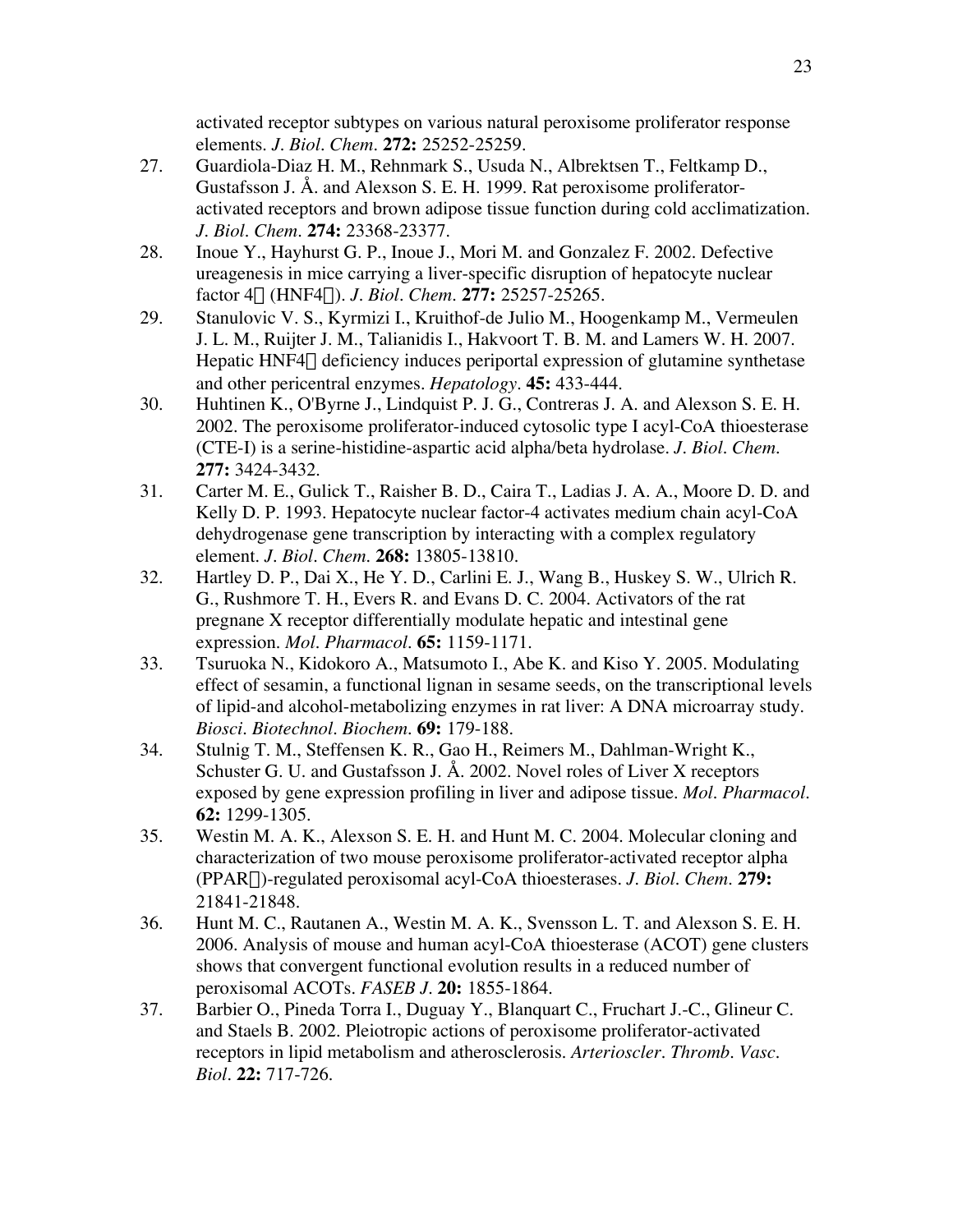Dongol et al Fig. 1

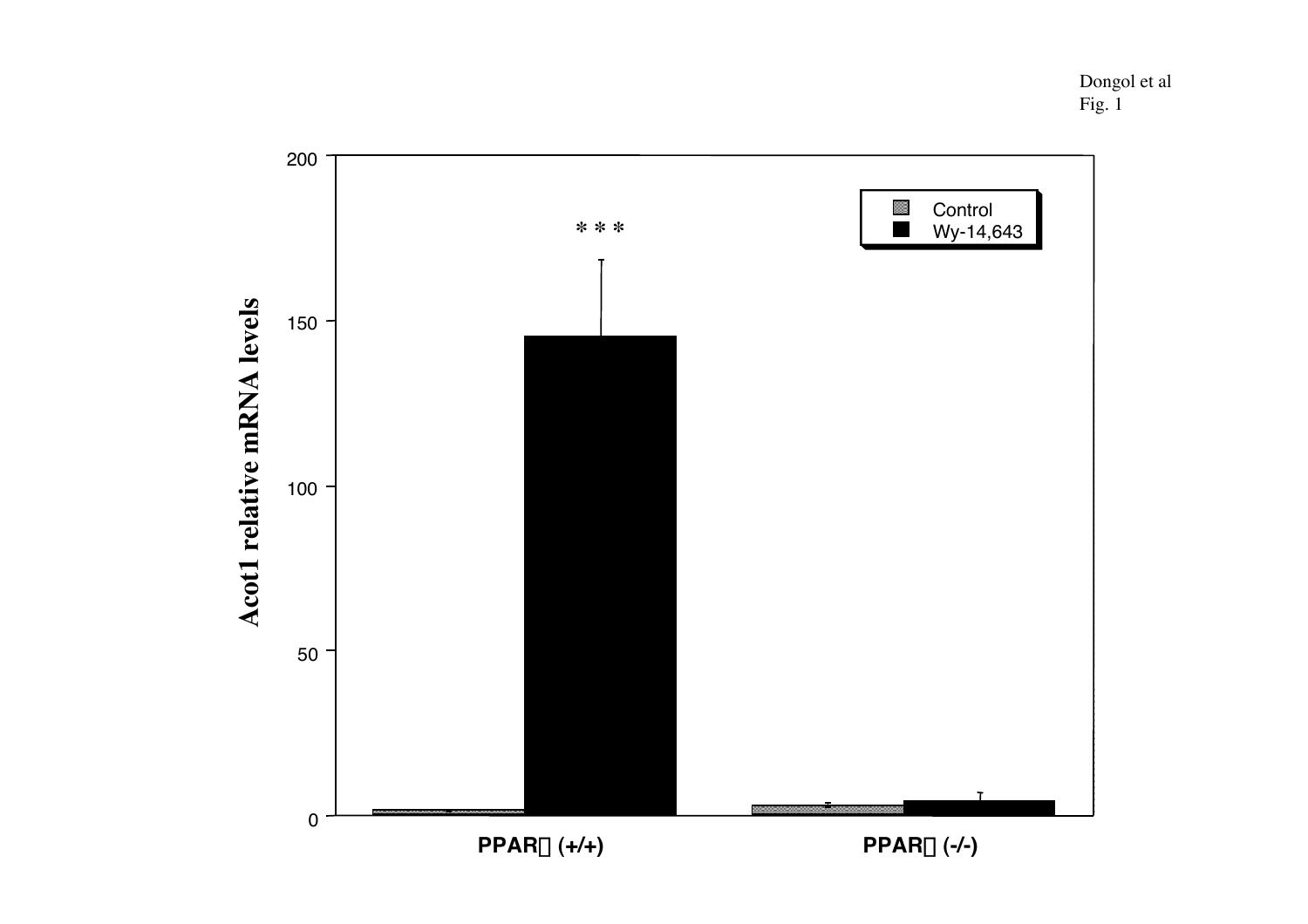| <b>DR-1</b> consensus | $5'$ flank             | <b>Core DR1 sequence</b> |  |  |  |
|-----------------------|------------------------|--------------------------|--|--|--|
|                       | <b>CAAAACT</b><br>GG T | AGGTCA A AGGTCA          |  |  |  |
| Acot1                 |                        | TGGAACT GGGGCA A AGTTCA  |  |  |  |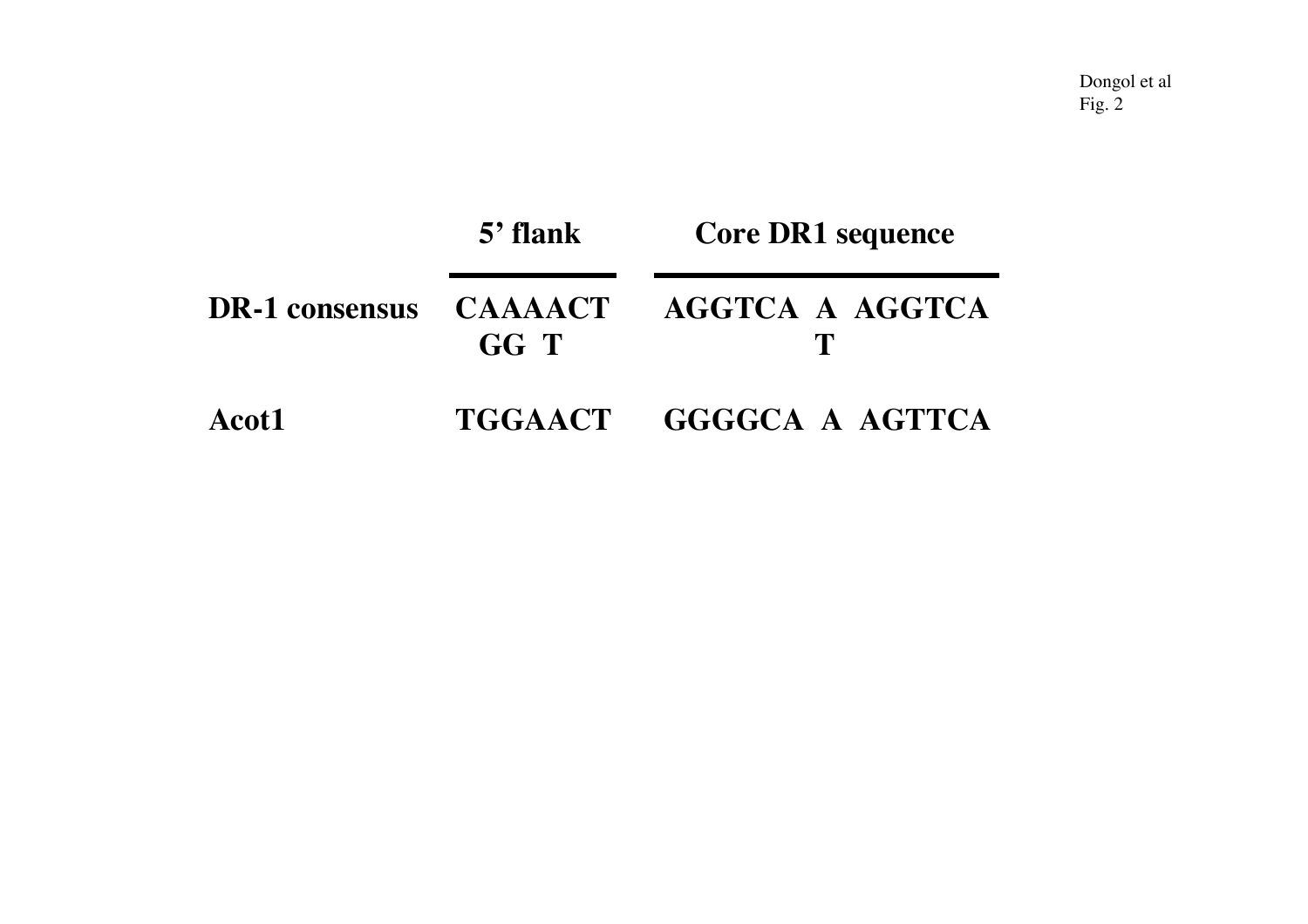Dongol et al Fig. 3



**A**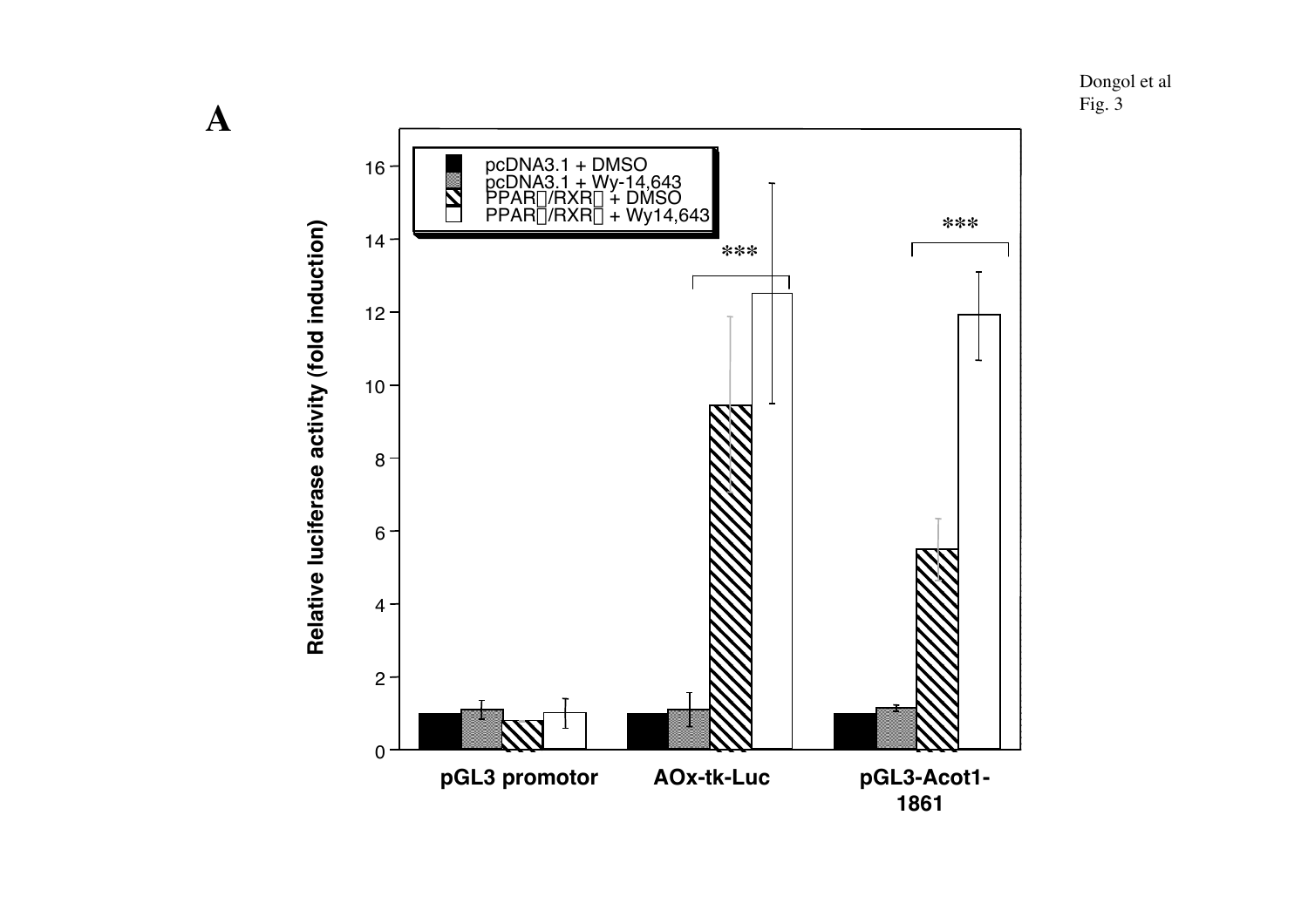Dongal et al Fig. 3



**B**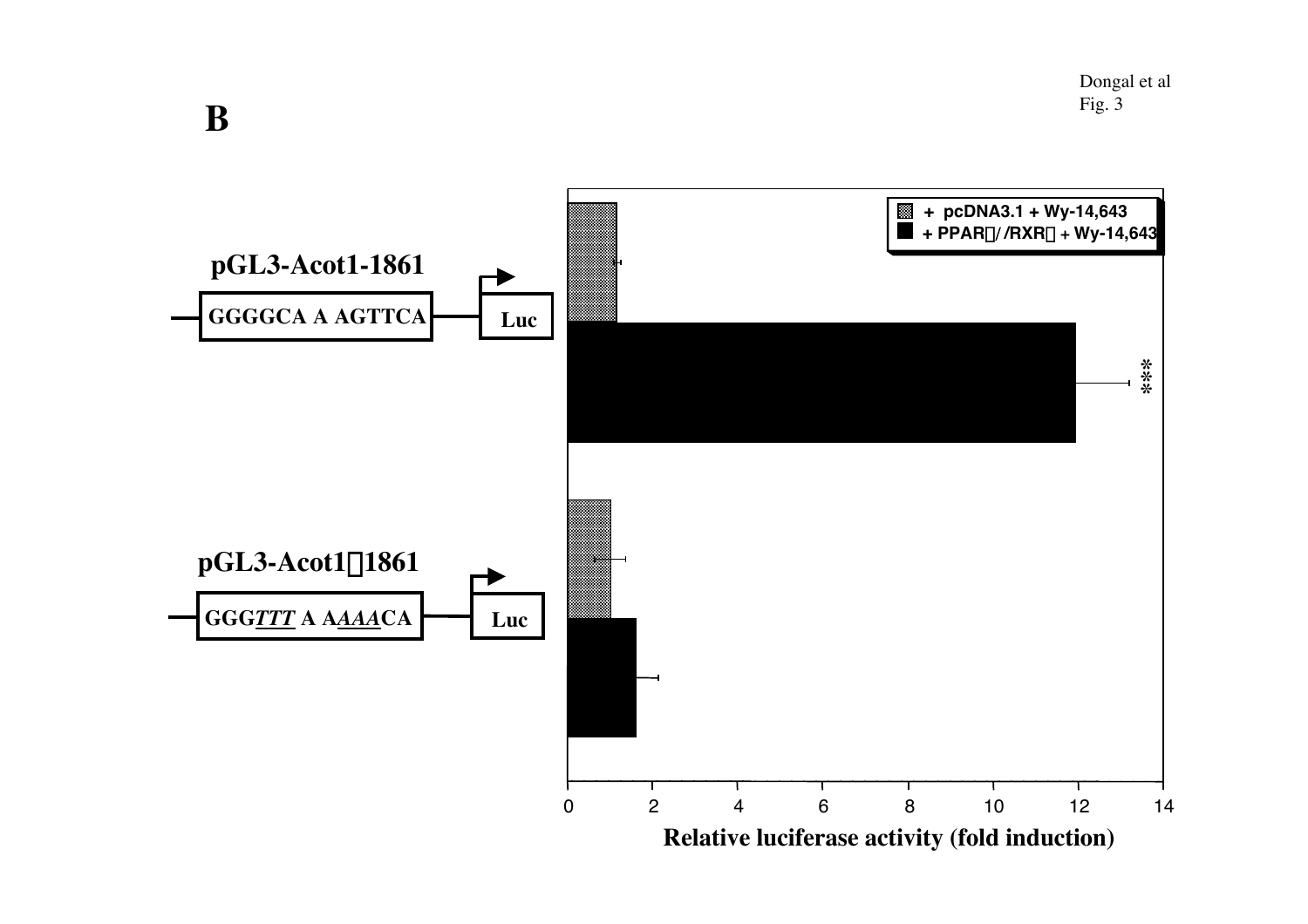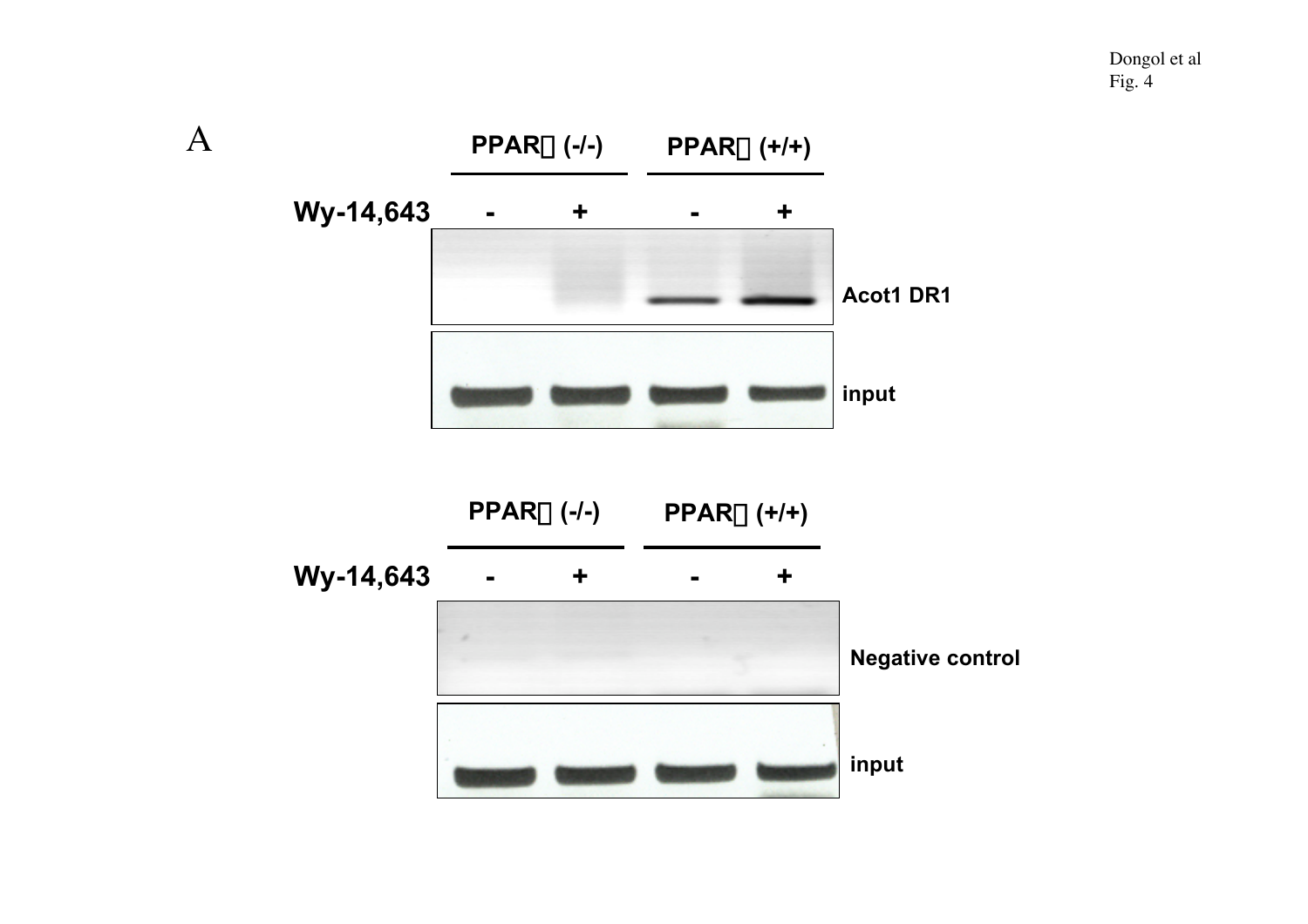Dongol et al Fig. 4

|       | Acot1 |           |            | <b>Acot1</b> mut |       |             |            |            |         |  |
|-------|-------|-----------|------------|------------------|-------|-------------|------------|------------|---------|--|
| PPARa | RXRa  | PPARo/RXR | Cold probe | $RXR\alpha$ Ab   | PPARa | $RXR\alpha$ | PPARa/RXRa | Cold probe | RXRa Ab |  |

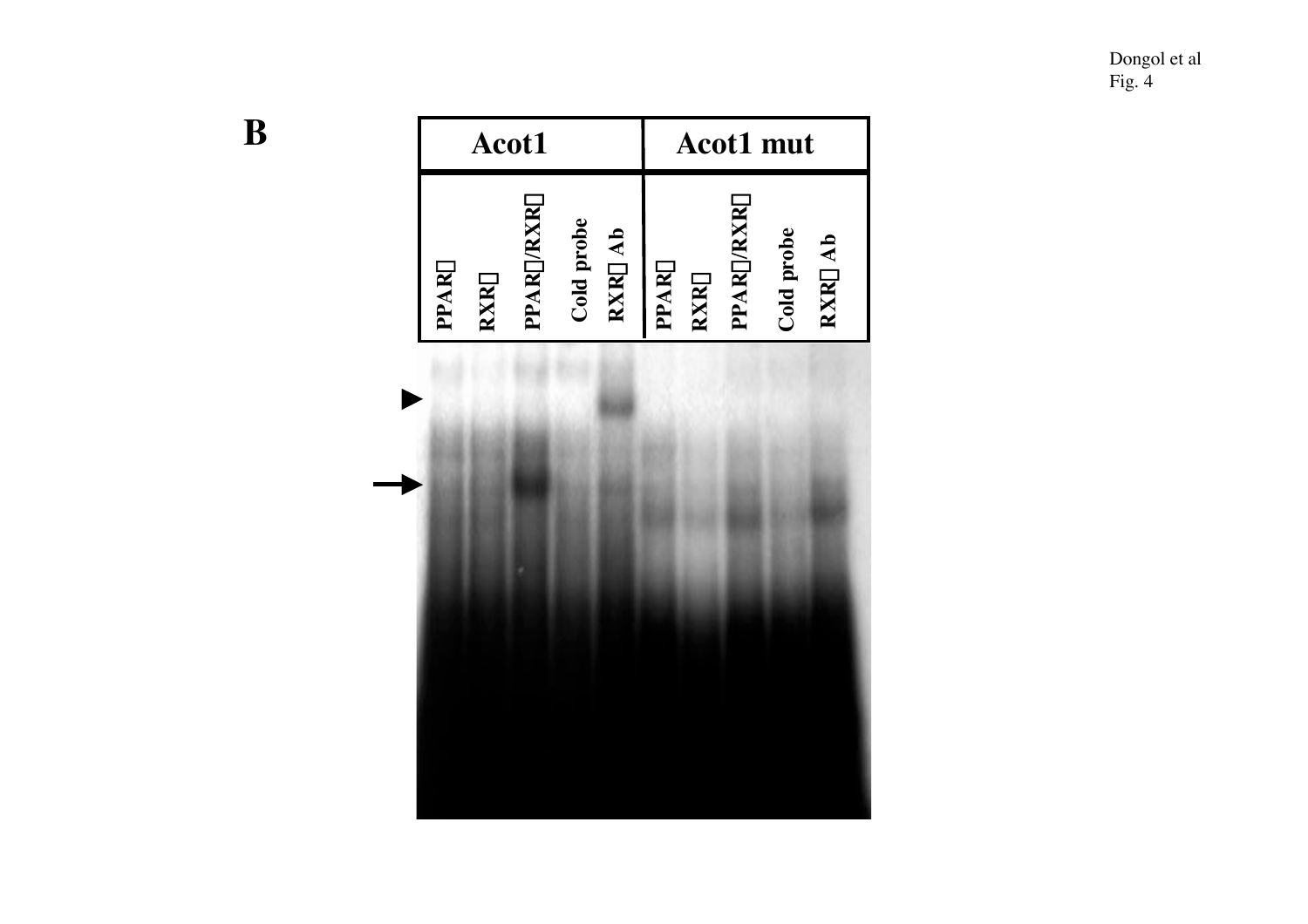Dongol et al Fig. 5



**A**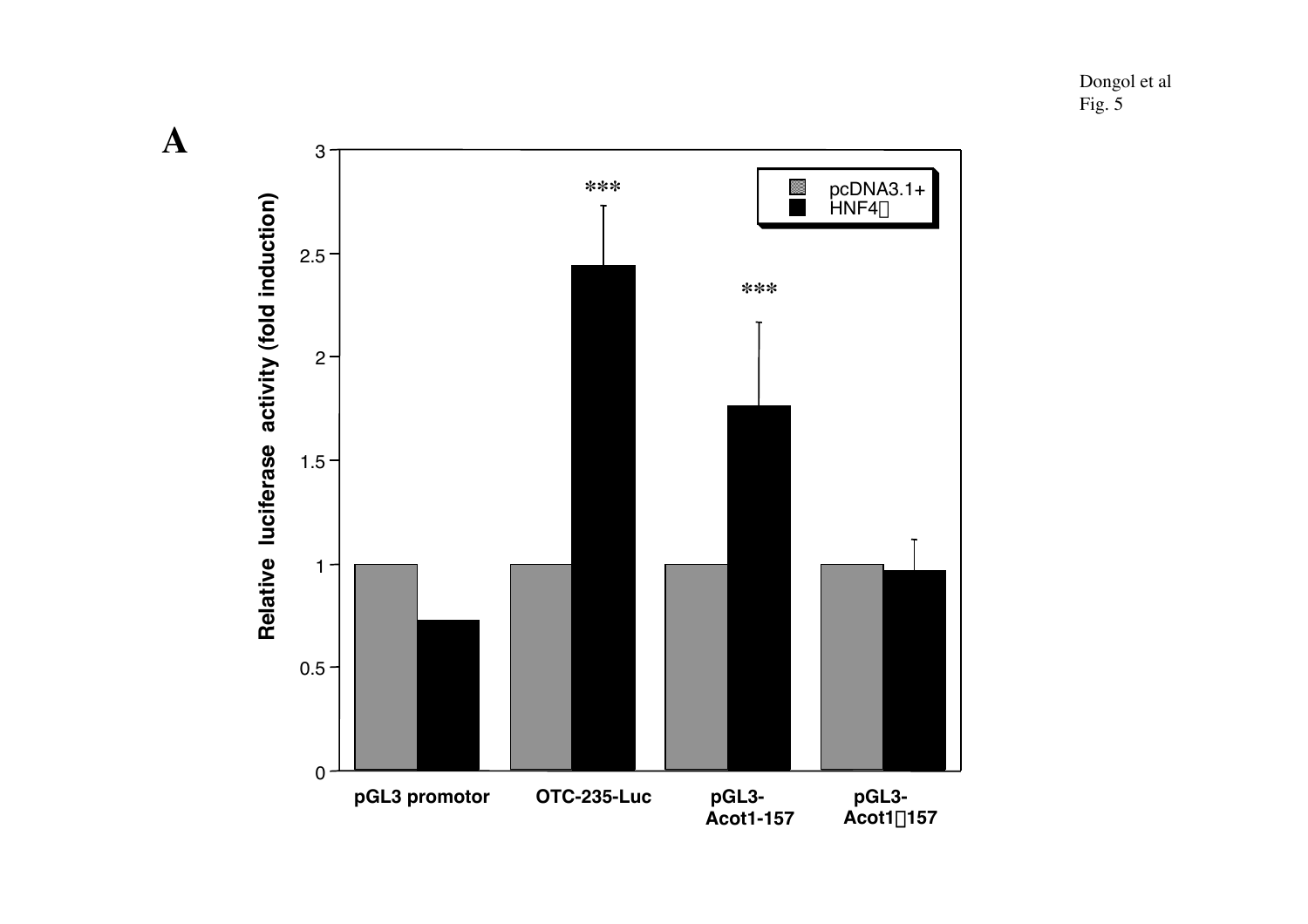10 **B** Fig. pcDNA3.1 + DMSO 用用 PPARα/RXRα + Wy-14.643<br>0.25μg HNF4α 0.5 μg HNF4 $\alpha$  $8 -$ 8<br>6<br>4<br>2<br>0  $6 4 2 \mathbf{0}$  $HNF4\alpha$  $HNF4\alpha$  $\alpha$  **HNF4** $\alpha$ **pGL3 promotor pGL3 pGL3- Acot1-157 Acot1** D**157**

Relative luciferase activity (fold change) **Relative luciferase activity (fold change)**

Dongol et al Fig.  $5$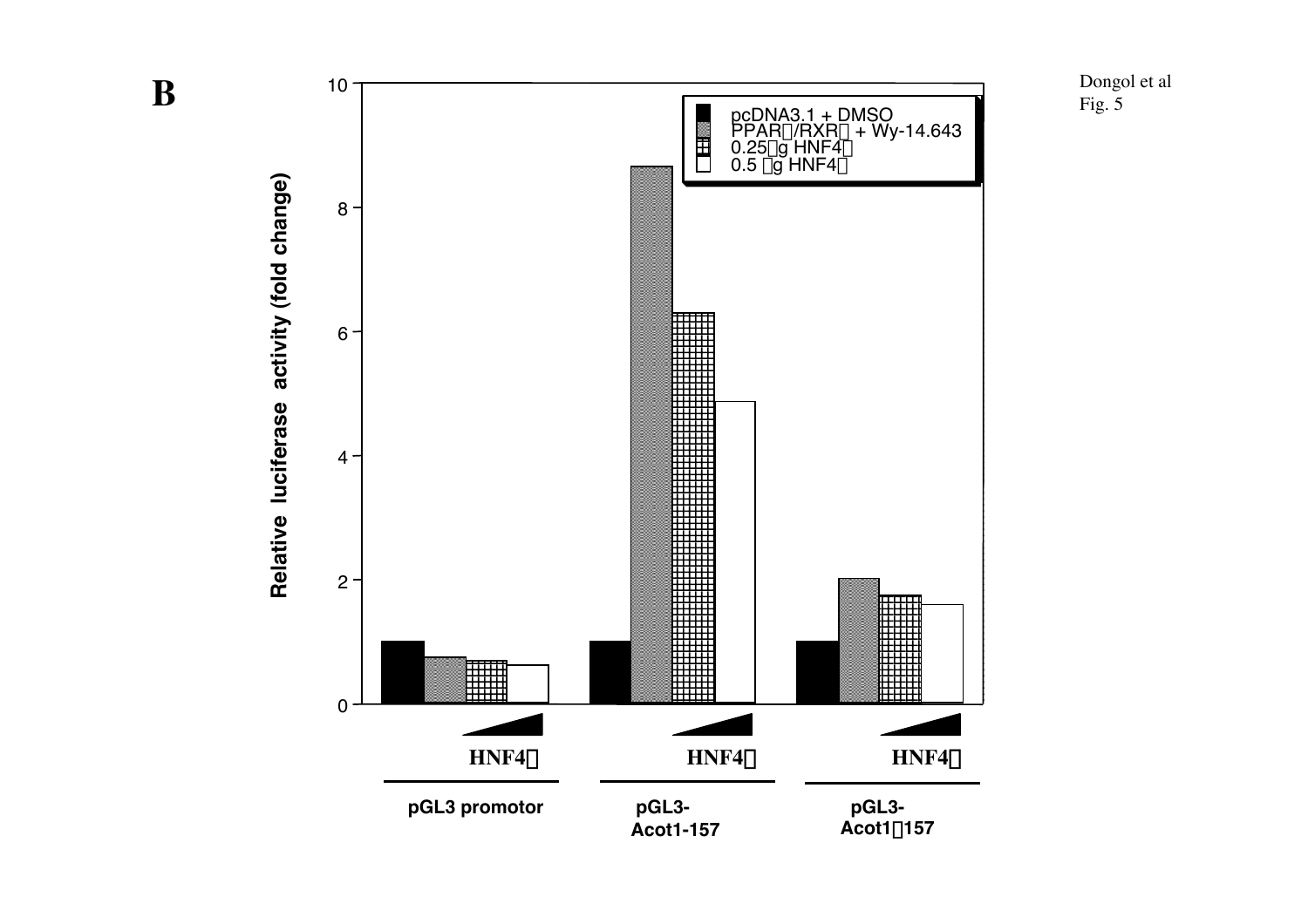**AAcot1 Acot1 mut** Cold probe **Cold probe** Cold probe HNF4<sub>C</sub> Ab **Cold probe HNF4**a **Ab** a a  $HNF4\alpha (\Delta L)$  **HNF4** $\alpha$  (F/F) **HNF4 HNF4 Acot1 DR1**  $\blacktriangleright$ **input**

**Negative control input**

HNF40 Ab **HNF4**a **Ab**

Dongol et al Fig. 6